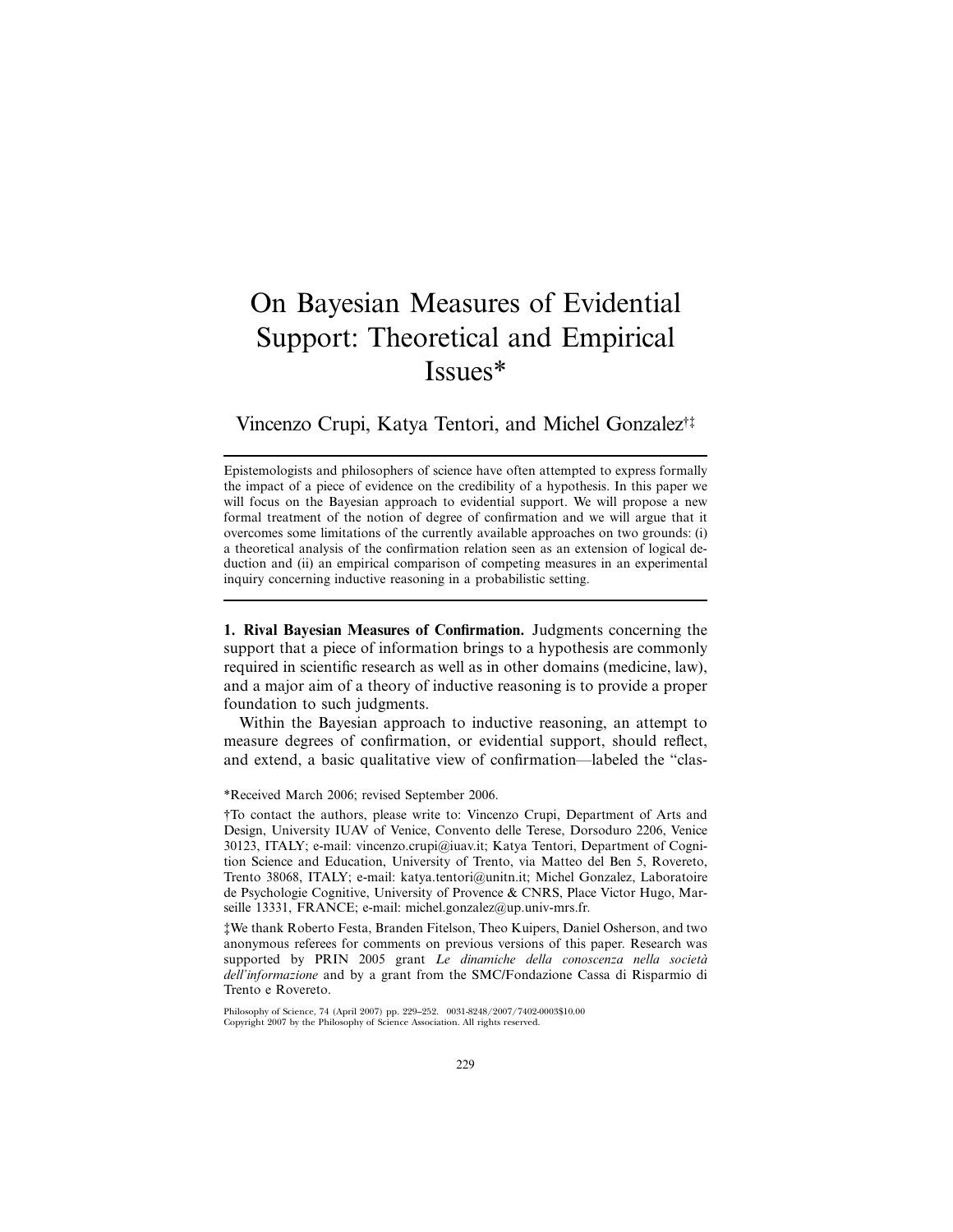| TABLE 1. ALTERNATIVE BAYESIAN MEASURES OF CONFIRMATION. |  |
|---------------------------------------------------------|--|
|---------------------------------------------------------|--|

| $D(e, h) = p(h e) - p(h)$                                 | Carnap ([1950] 1962)        |
|-----------------------------------------------------------|-----------------------------|
| $S(e, h) = p(h e) - p(h \neg e)$                          | Christensen (1999)          |
| $M(e, h) = p(e h) - p(e)$                                 | Mortimer (1988)             |
| $N(e, h) = p(e h) - p(e \neg h)$                          | Nozick (1981)               |
| $C(e, h) = p(e \& h) - p(e) \cdot p(h)$                   | Carnap ([1950] 1962)        |
| $R(e, h) = [p(h e)/p(h)] - 1$                             | Finch (1960)                |
| $G(e, h) = 1 - [p(\neg h \,   \, e)/p(\neg h)]$           | Rips (2001)                 |
| $L(e, h) = [p(e h) - p(e \neg h)]/[p(e h) + p(e \neg h)]$ | Kemeny and Oppenheim (1952) |

sificatory concept of confirmation" by Carnap ([1950] 1962, 21–22). This view identifies confirmation with an increase in the probability of the hypothesis (conclusion) *h* provided by the piece of information (premise) *e*, neutrality with a lack of impact of *e* on the probability of *h*, and disconfirmation with a decrease of such a probability as an effect of *e*. A common way to convey this distinction is to formalize the confirmation relation by a mathematical function  $c(e, h)$ , depending on probability values concerning  $e$  and  $h$ , such that the following condition (BC) is satisfied (BC stands for "Bayesian confirmation"): $<sup>1</sup>$ </sup>

*c*(*e*, *h*) 
$$
\begin{cases} > 0 & \text{if } p(h|e) > p(h) \quad \text{[conformation]}\\ = 0 & \text{if } p(h|e) = p(h) \quad \text{[neutrality]}\\ < 0 & \text{if } p(h|e) < p(h) \quad \text{[disconformation]}. \end{cases} \tag{BC}
$$

Condition (BC) does not put any constraint on the values to be assigned to confirmatory arguments (as long as such values are positive) or to disconfirmatory arguments (as long as such values are negative). Indeed, (BC) does not constrain the choice of one single measure of confirmation as the most adequate (a point emphasized by Fitelson [1999]). As a matter of fact, several nonequivalent measures can be, and have been, devised that map relevant probability values onto a number that is positive iff  $p(h|e) > p(h)$ , amounts to zero iff  $p(h|e) = p(h)$ , and is negative otherwise. Table 1 provides a catalogue collected from the literature.

Quantitative measures of confirmation such as those in Table 1 have the important property of allowing ordinal judgments concerning inductive strength, such as "hypothesis *h* receives more empirical support by

<sup>1.</sup> A few remarks are in order here. First, confirmation should be properly conceived (at least) as a three-place relation involving, beyond *h* and *e*, the relevant "background knowledge." However, this point will not affect the present discussion. Thus, for the sake of simplicity and without loss of generality, we will omit background knowledge from our notation. Second, throughout the paper we will assume that *e* and *h* are contingent (i.e., neither logically true nor logically false) and that the probability function *p* is regular (i.e., that  $p(x) \neq 0$  unless *x* is logically false and  $p(x) \neq 1$  unless *x* is logically true). See Festa (1999) and Kuipers (2000) for discussions on how to handle with Bayesian means some limiting cases that have been excluded here.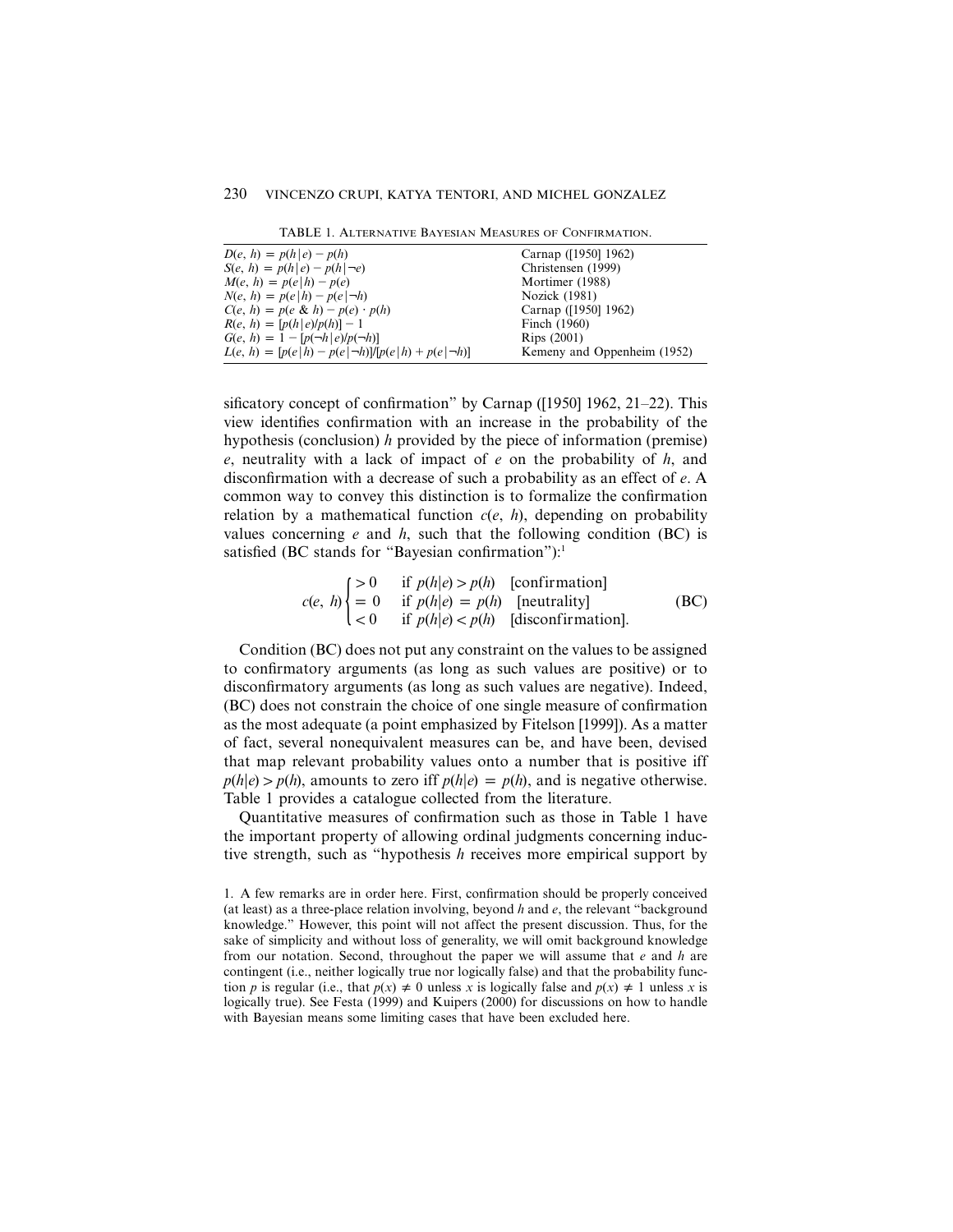$e_1$  than by  $e_2$ " or "*e* confirms  $h_1$  to a greater extent than  $h_2$ ." Two measures of confirmation are ordinally equivalent iff they give the same answer to the following question: Which one, if any, has a higher confirmation value in any given pair of arguments?<sup>2</sup> In this respect, Table 1 provides a representative sample, for most of the Bayesian confirmation measures that we have been able to identify in the literature, but have not included in our list, are ordinally equivalent to some measure that does appear in the  $list.<sup>3</sup>$ 

**2. A First Adequacy Requirement.** One way to handle the plurality of Bayesian measures of confirmation is to resort to the long-standing and traditional view of inductive logic as an "extension" of classical deductive logic (Carnap [1950] 1962). Consider a function *v* construed on the basis of classical deductive logic and such that, for any argument (*e*, *h*), *v* assigns it the same positive value (e.g.,  $+1$ ) iff  $e \models h$  (i.e., iff *e* implies *h*), an equivalent value with opposite sign  $(-1)$  iff  $e \models \neg h$  (i.e., iff *e* refutes *h*), and value 0 otherwise. The relationships between the logical implication or refutation of *h* by *e* and the conditional probability of *h* given *e* yield that any Bayesian confirmation measure  $c$  agrees with  $v$  in the minimal

2. Formally, measure *c* is ordinally equivalent to measure *c*\* iff, for any pair of arguments  $(e_1, h_1)$  and  $(e_2, h_2)$ ,  $c(e_1, h_1) \equiv c(e_2, h_2)$  iff  $c^*(e_1, h_1) \equiv c^*(e_2, h_2)$ .

3. In particular, measures *R*, *G*, and *L* in our list are ordinally equivalent, respectively, to the following well-known measures of confirmation:

> $R^*(e, h) = p(h|e)/p(h)$  [Keynes 1921]  $G^*(e, h) = p(\neg h)/p(\neg h \mid e)$  [Gaifman 1979]  $L^*(e, h) = p(e|h)/p(e|\neg h)$  [Good 1950].

It may be shown that  $R(e, h) = R^*(e, h) - 1$ ,  $G(e, h) = 1 - [1/G^*(e, h)]$ , and  $L =$  $(L^* - 1)/(L^* + 1)$ . Notice that (unlike *R*, *G*, and *L*)  $R^*$ ,  $G^*$ , and  $L^*$  are always positive and identify 1 as the "neutrality" value, thus departing from condition (BC) above. A common strategy to have such measures satisfying condition (BC) is to apply logarithms (with base  $> 1$ ) to them. By this strategy, one again obtains measures ordinally equivalent, respectively, to our *R*, *G*, and *L.* However, by the use of logarithms, such measures are not defined when  $p(h|e) = 1$  and/or when  $p(h|e) = 0$ .

Under rather weak assumptions, it can also be proved that Table 1 includes no pair of ordinally equivalent measures. In fact, there exist quite simple probability models such that the measures included in Table 1 yield eight mutually incompatible rankings of inductive strength. For instance, let it be the case that  $p(e_1) = .03$ ,  $p(e_2) = .01$ ,  $p(e_3) = .65, p(e_4) = .52, p(h_1) = .02, p(h_2) = .15, p(h_3) = .50, p(h_4) = .70, p(h_1|e_1) = .70$ .32,  $p(h_2|e_2) = .48$ ,  $p(h_3|e_3) = .75$ , and  $p(h_4|e_4) = .98$ . Then the following rankings obtain:  $D(e_2, h_1) > D(e_1, h_1) > D(e_4, h_4) > D(e_3, h_1)$ ;  $S(e_3, h_1) > S(e_4, h_4) > S(e_2, h_1) >$  $S(e_1, h_1); M(e_1, h_1) > M(e_3, h_3) > M(e_4, h_4) > M(e_2, h_2); N(e_4, h_4) > N(e_3, h_3) > N(e_1, h_1) >$  $N(e_2, h_2); C(e_3, h_3) > C(e_4, h_4) > C(e_1, h_1) > C(e_2, h_2); R(e_1, h_1) > R(e_2, h_2) > R(e_3, h_3) >$  $R(e_4, h_4)$ ;  $G(e_4, h_4) > G(e_3, h_3) > G(e_2, h_2) > G(e_1, h_1)$ ;  $L(e_1, h_1) > L(e_4, h_4) > L(e_2, h_2) >$  $L(e_3, h_3)$  (computational details are omitted).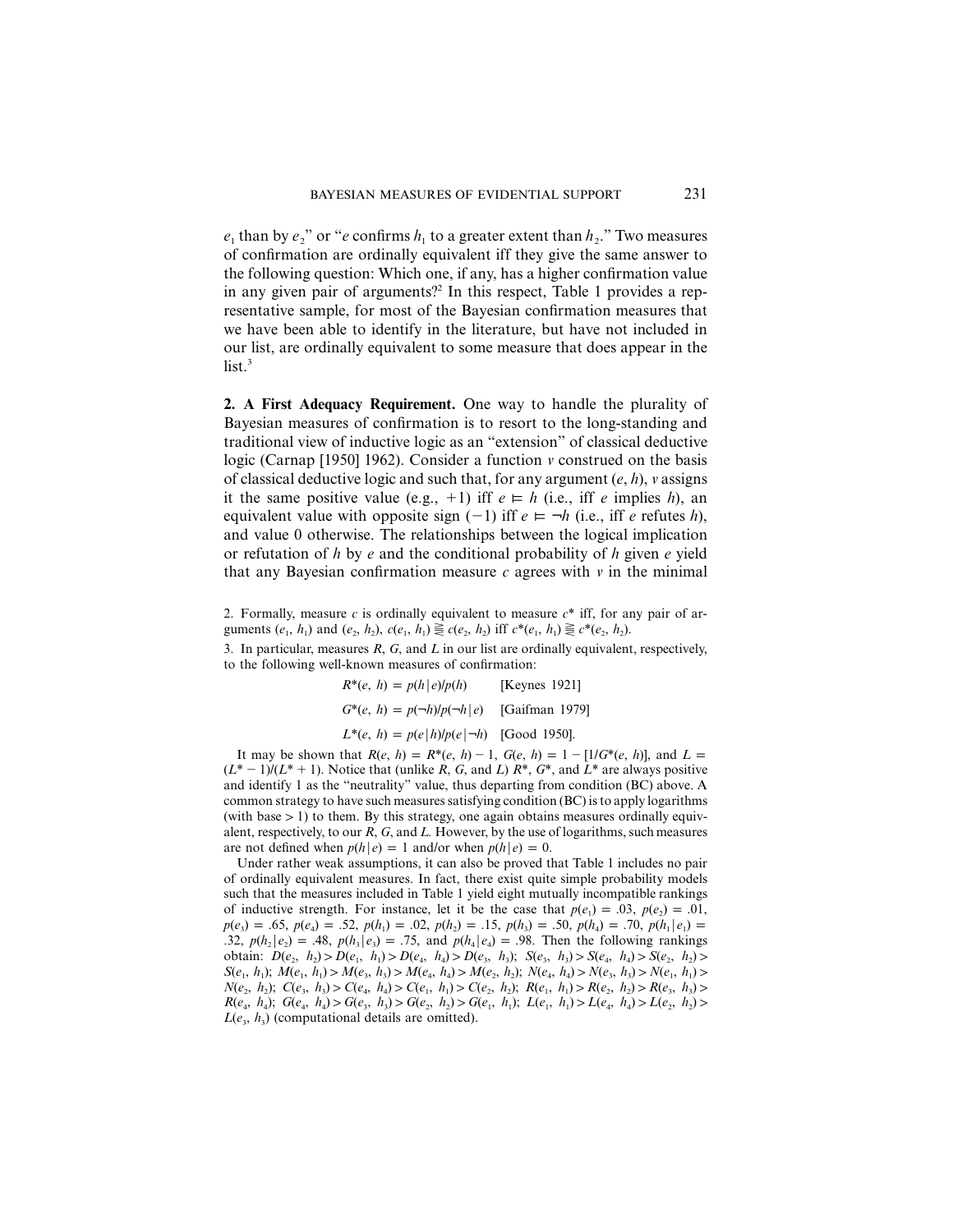|         | . <i>. .</i> . <i>.</i> .     |                       |
|---------|-------------------------------|-----------------------|
| Measure | If $e \models h$              | If $e \models \neg h$ |
| D(e, h) | $p(\neg h)$                   | $-p(h)$               |
| S(e, h) | $p(\neg h)/p(\neg e)$         | $-p(h)/p(-e)$         |
| M(e, h) | $p(e) \cdot [p(\neg h)/p(h)]$ | $-p(e)$               |
| N(e, h) | p(e)/p(h)                     | $-p(e)/p(-h)$         |
| C(e, h) | $p(e) \cdot p(\neg h)$        | $-p(e) \cdot p(h)$    |
| R(e, h) | $p(\neg h)/p(h)$              | $-1$                  |
| G(e, h) |                               | $-p(h)/p(-h)$         |

TABLE 2.

sense that if  $v(e, h)$  is positive, the same is true of  $c(e, h)$ ; and if  $v(e, h)$ is negative, the same is true of  $c(e, h)$ . Then, consistency with the following principle may be posited as a plausible adequacy requirement for *c* (here, "Ex" stands for the "extension" from the deductive to the inductive domain):

 $(EX_1)$  If  $v(e_1, h_1) > v(e_2, h_2)$ , then  $c(e_1, h_1) > c(e_2, h_2)$ .

Fulfillment of principle  $(Ex_1)$  guarantees that, by *c*, any conclusively confirmatory argument (*e*, *h*) (i.e., such that  $e \models h$ ) is assigned a higher value than any argument that is *not* conclusively confirmatory and any conclusively disconfirmatory argument (*e*, *h*) (i.e., such that  $e \models \neg h$ ) is assigned a lower value than any argument that is *not* conclusively disconfirmatory.

Remarkably, it can be proved (see below) that only *one* among the measures of confirmation listed in Table 1 actually fulfills  $(Ex<sub>1</sub>)$ , that is, *L*. <sup>4</sup> It turns out, however, that there is a rather simple way to obtain a measure of confirmation that does fulfill  $(Ex_1)$  from either *D*, *S*, *M*, *N*, *C*, *R*, or *G*. To see this, let's consider the formulas to which such measures can be reduced when  $e \models h$  and when  $e \models \neg h$ , respectively, as reported in Table 2.

Now, for each measure in Table 2, let's employ the expressions appearing in the second and third columns (taken in absolute value) to

<sup>4.</sup> Fitelson (2006)—an advocate of confirmation measures ordinally equivalent to *L* has labeled "logicality" the following desideratum:  $c(e, h)$  is maximal (minimal) when  $e \models h$  ( $e \models \neg h$ ). (Also see Kemeny and Oppenheim [1952] for the first proposal of measure *L* as derived from a set of adequacy requirements including an early statement of logicality.) Notably, logicality and  $(Ex<sub>1</sub>)$  are independent. On the one hand, logicality, but not  $(Ex_1)$ , is violated by measures assigning different confirmation values to any two deductive arguments (for both to be "maximal," they actually have to be equal). On the other hand, a measure assigning value, say,  $+1$  in any case of confirmation,  $-1$  in any case of disconfirmation, and 0 in case of neutrality would violate (Ex<sub>1</sub>) but not logicality. (We are indebted to an anonymous referee for the latter remark.)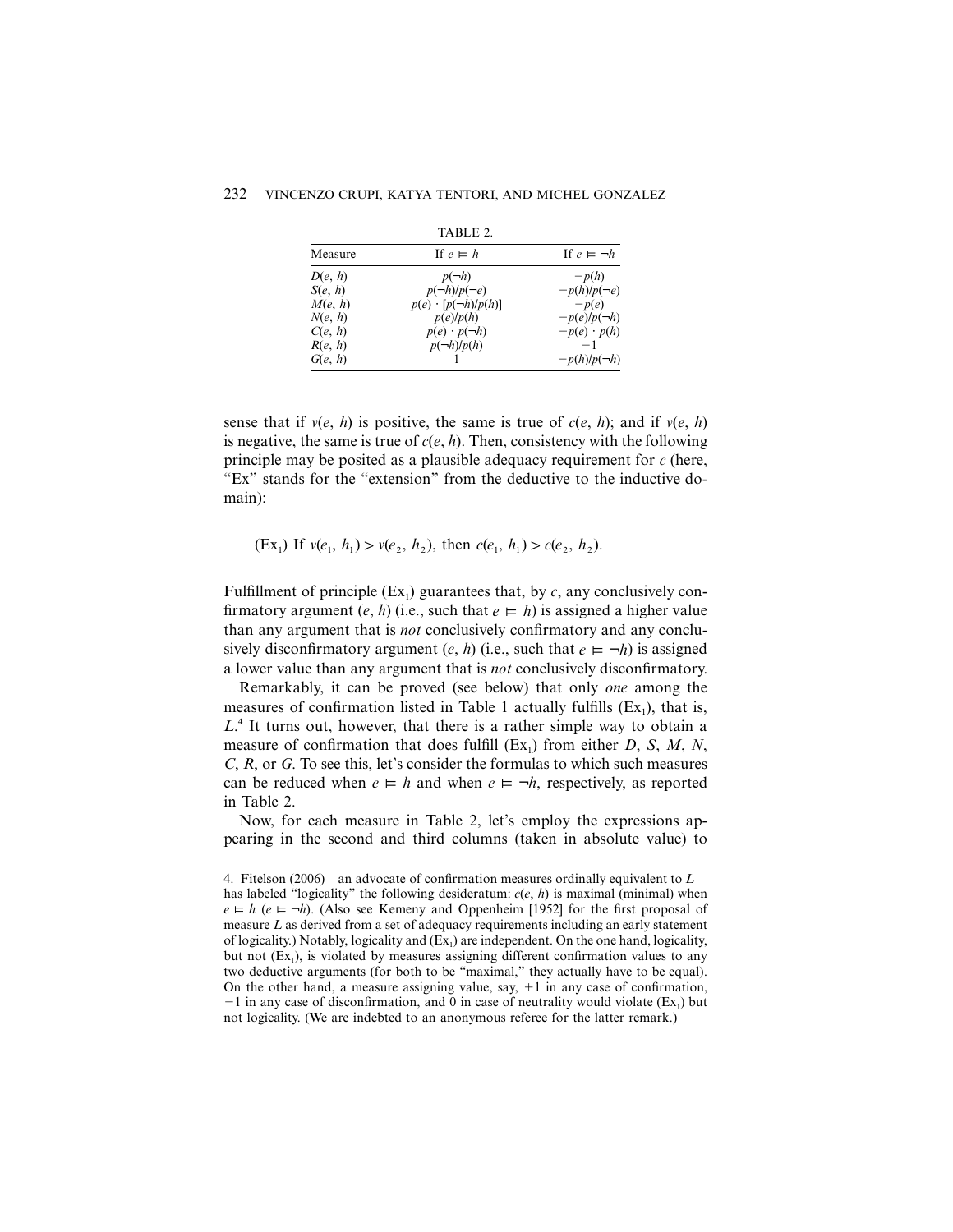"normalize" degrees of positive and negative evidential support, respectively, as follows:

| $D_{\text{norm}}(e, h) = \begin{cases} D(e, h)/p(\neg h) \\ D(e, h)/p(h) \end{cases}$                                                       | if $p(h e) \geq p(h)$<br>otherwise, |
|---------------------------------------------------------------------------------------------------------------------------------------------|-------------------------------------|
| $S_{\text{norm}}(e, h) = \begin{cases} S(e, h) \left[ p(\neg h) / p(\neg e) \right] \\ S(e, h) \left[ p(h) / p(\neg e) \right] \end{cases}$ | if $p(h e) \geq p(h)$<br>otherwise, |
| $M_{\text{norm}}(e, h) = \begin{cases} M(e, h)/\{p(e) \cdot [p(\neg h)/p(h)]\} \\ M(e, h)/p(e) \end{cases}$                                 | if $p(h e) \geq p(h)$<br>otherwise, |
| $N_{\text{norm}}(e, h) = \begin{cases} N(e, h) / [p(e)/p(h)] \\ N(e, h) / [p(e)/p(\neg h)] \end{cases}$                                     | if $p(h e) \geq p(h)$<br>otherwise, |
| $C_{\text{norm}}(e, h) = \begin{cases} C(e, h) / [p(e) \cdot p(\neg h)] \\ C(e, h) / [p(e) \cdot p(h)] \end{cases}$                         | if $p(h e) \geq p(h)$<br>otherwise, |
| $R_{\text{norm}}(e, h) = \begin{cases} R(e, h) / [p(\neg h) / p(h)] \\ R(e, h) \end{cases}$                                                 | if $p(h e) \geq p(h)$<br>otherwise, |
| $G_{\text{norm}}(e, h) = \begin{cases} G(e, h) \\ G(e, h) / [p(h)/p(-h)] \end{cases}$                                                       | if $p(h e) \geq p(h)$<br>otherwise. |

For our present purposes, two facts deserve emphasis. First of all, standard probability calculus yields that

$$
D_{\text{norm}} = S_{\text{norm}} = M_{\text{norm}} = N_{\text{norm}} = C_{\text{norm}} = R_{\text{norm}} = G_{\text{norm}}.
$$

In fact, at this point, we have one single (new) Bayesian measure of confirmation. From now on, we will label it *Z*.

The second important fact is that  $Z$  does fulfill principle  $(Ex_1)$  above. The main formal results reported in this section are summarized in the following theorem and demonstrated in its proof (see Appendix A):

**Theorem 1**. *D*, *S*, *M*, *N*, *C*, *R*, and *G* (and all confirmation measures ordinally equivalent to any of these) are inconsistent with principle  $(Ex<sub>1</sub>)$ , whereas *L* and *Z* (and all confirmation measures ordinally equivalent to any of these) satisfy principle  $(Ex_1)$ .

**3.** *Z***-Measures.** By means of *Z* it is possible to define a whole set (indeed, a continuum) of confirmation measures (we will call them "*Z*-measures") that we would like to propose as an account of evidential support within the Bayesian framework. *Z*-measures are defined as follows:

$$
Z_{\alpha} = \begin{cases} Z(e, h)^{\alpha} & \text{if } p(h|e) \ge p(h) \\ -|Z(e, h)|^{\alpha} & \text{otherwise,} \end{cases}
$$

where  $\alpha$  is positive. By being all monotone transformations of the same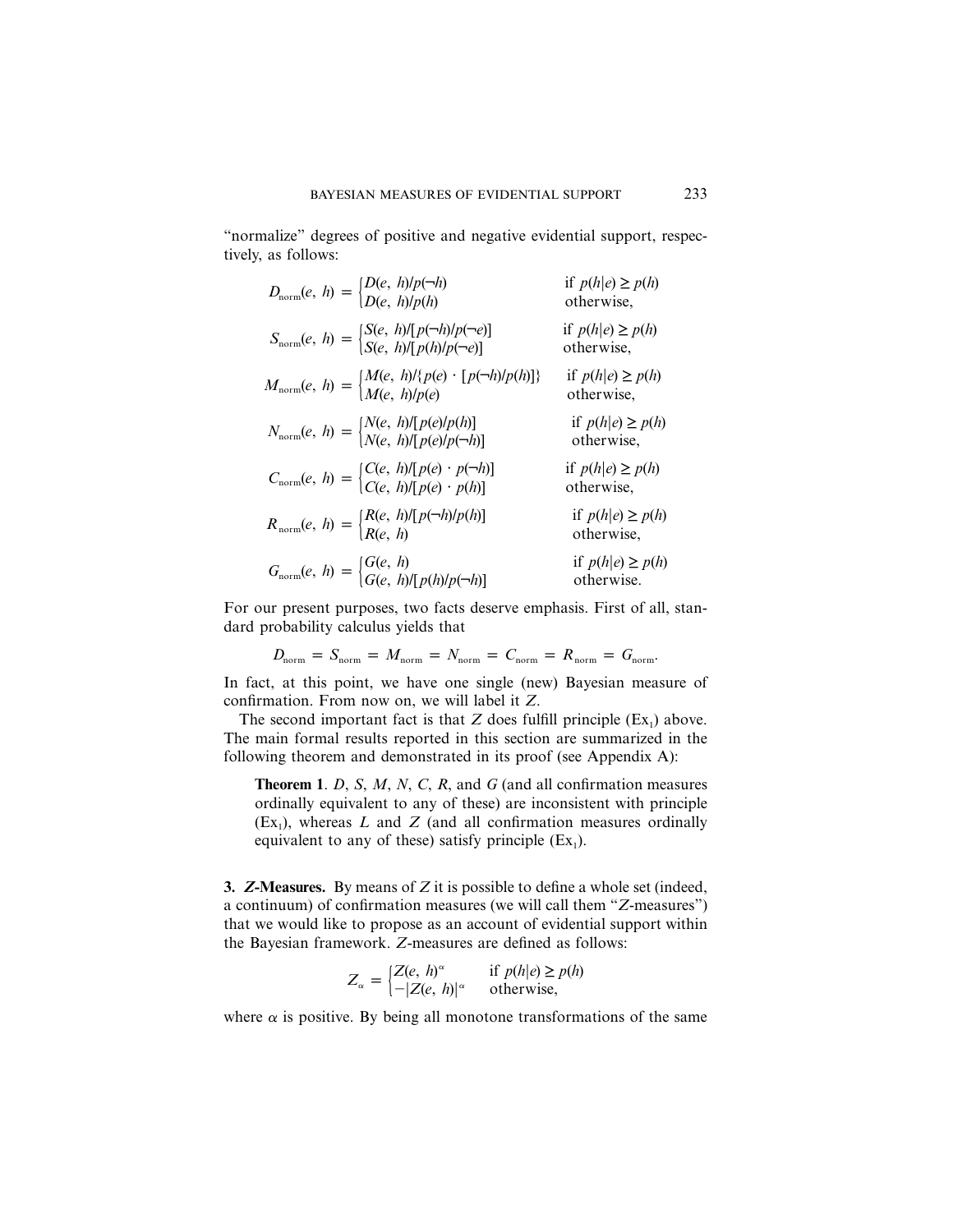quantity, all *Z*-measures are ordinally equivalent.  $\alpha$  plays the role of a parameter controlling curvature (see Figure 1).

As shown by the figure, when  $\alpha = 1$ , the graphical representation of  $Z_{\alpha}$  is composed of a pair of straight lines; when  $\alpha < 1$ ,  $Z_{\alpha}$  is an S-shaped function, indicating a higher sensitivity of confirmation (disconfirmation) to relatively small positive (negative) departures from the prior probability of *h*; finally, when  $\alpha > 1$ ,  $Z_{\alpha}$  is an inverse S-shaped function, indicating a higher sensitivity of confirmation (disconfirmation) to relatively wide positive (negative) departures from the prior probability of *h*. 5

Theorem 1 above immediately implies that all *Z*-measures fulfill principle  $(Ex_1)$ . Here are some further desirable properties of *Z*-measures (which are not, however, sufficient to establish a better adequacy of *Z*measures as compared to all their major competitors):

 $(P_1)$  If  $p(h|e_1) > p(h|e_2)$ , then  $Z_\alpha(e_1, h) > Z_\alpha(e_2, h)$  (a property involved in the Bayesian solution of the "ravens paradox" provided by Horwich [1982]).

 $(P_2)$  If  $h_1 \vDash e, h_2 \vDash e$ , and  $p(h_1) > p(h_2)$ , then  $Z_\alpha(e, h_1) > Z_\alpha(e, h_2)$  (a property involved in the Bayesian solution of the "grue paradox" provided by Sober [1994]).

 $(P_3)$  If *e* confirms *h* and *x* is an "irrelevant conjunct" to *h* with respect to *e* (i.e.,  $p(e|h) = p(e|h \& x)$ ), then  $Z_e(e, h) > Z_e(e, h \& x)$  (a property involved in the Bayesian solution of the paradox of "irrelevant conjunction" provided by Hawthorne and Fitelson [2004]).

 $p(e|h_1) > (e|h_2)$  and  $p(e|\neg h_1) < (e|\neg h_2)$ , then  $c(e, h_1) > c(e, h_2)$ (a principle known as the "weak law of likelihood" or "weak likelihood principle," which arguably "must be an integral part of any

<sup>5.</sup> Here we will not discuss the plausibility of various different values of  $\alpha$ . Notice, however, that on a descriptive level this free parameter might be subject to empirical investigation in the spirit of the experimental inquiry reported in the final section of the paper. (We are indebted to an anonymous referee for raising this point.)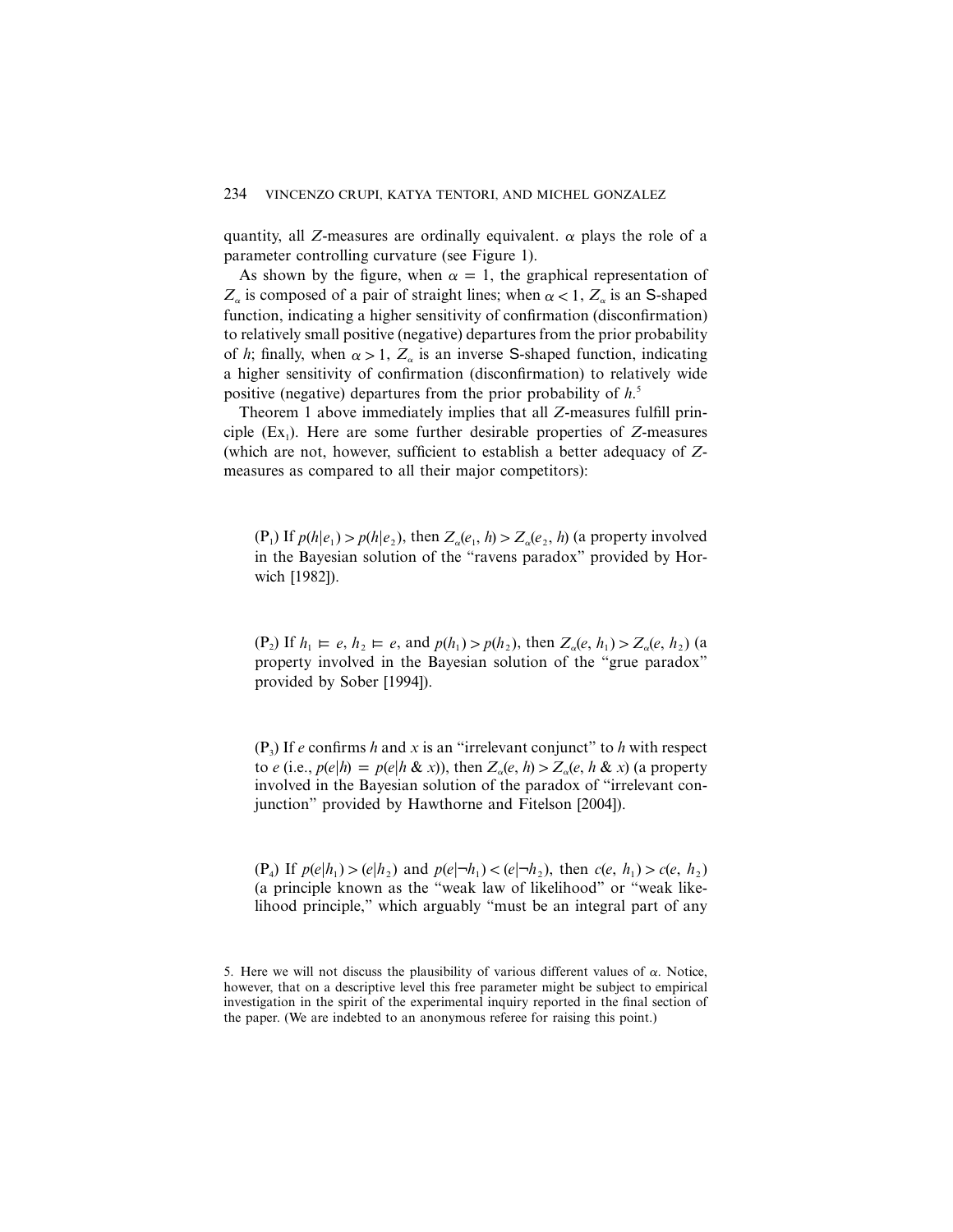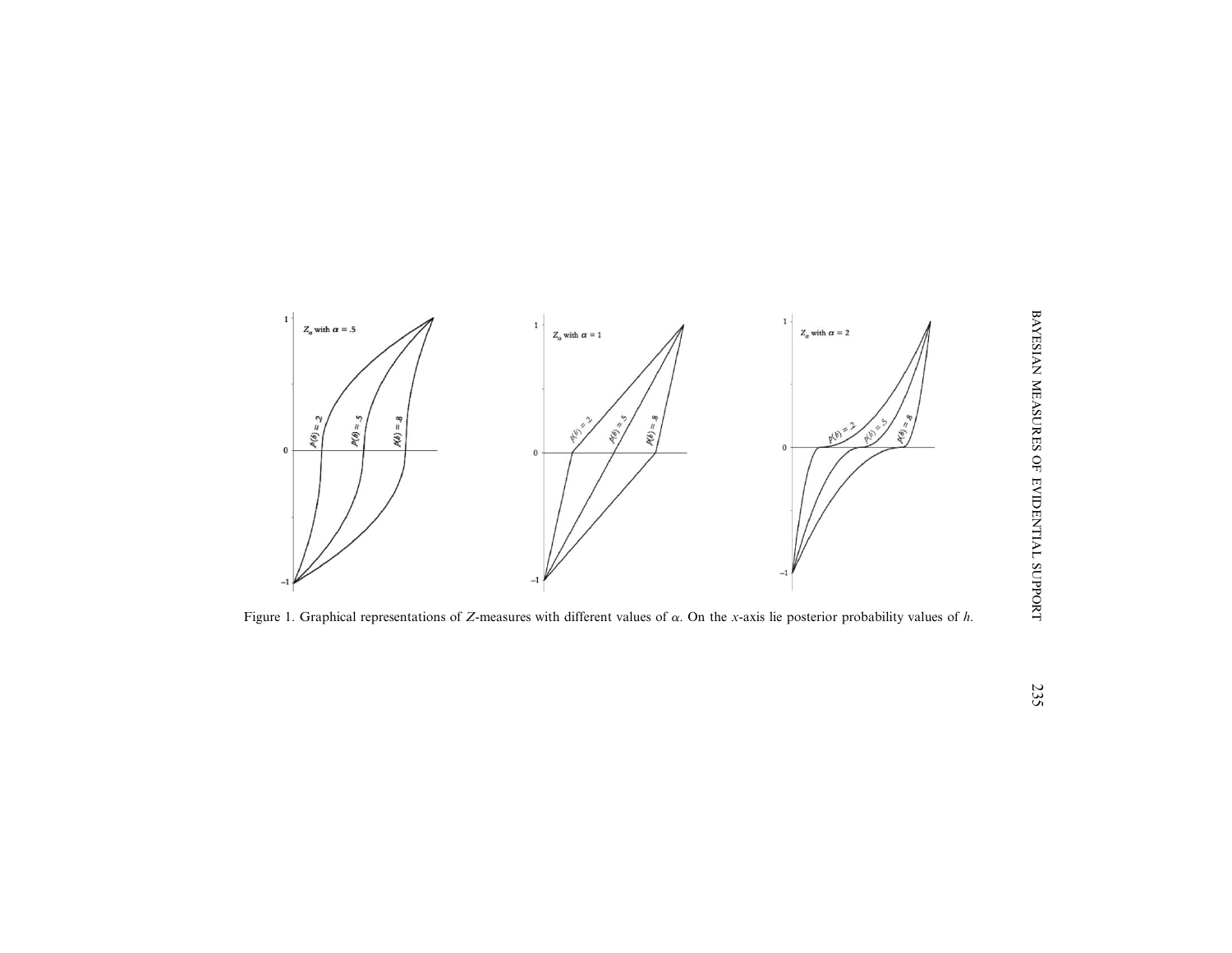account of evidential relevance that deserves the title 'Bayesian'" [Joyce  $2004$ ]).<sup>6</sup>

**4. Symmetries.** Eells and Fitelson (2002) have recently proposed to narrow down the set of adequate Bayesian candidates for quantifying confirmation by considering a series of "symmetries and asymmetries." We will now present an extended and systematic treatment of this issue.

Consider a set of sentences  $\Gamma$ , closed under negation and conjunction, on which a probability function  $p$  is defined.<sup>7</sup> In what follows, by a "symmetry" we will mean a function  $\sigma$  from  $\Gamma \otimes \Gamma$  into  $\Gamma \otimes \Gamma$  such that  $\sigma(e, \Gamma)$ *h*) is obtained from  $(e, h)$  by applying the negation operator  $(\neg)$  to either *e* or *h* (or both) and/or by inverting them. On the whole, there are seven such symmetry functions:

$$
E(e, h) = (\neg e, h),
$$
  
\n
$$
H(e, h) = (e, \neg h),
$$
  
\n
$$
I(e, h) = (h, e),
$$
  
\n
$$
EH(e, h) = (\neg e, \neg h),
$$
  
\n
$$
EI(e, h) = (h, \neg e),
$$
  
\n
$$
HI(e, h) = (\neg h, e),
$$
  
\n
$$
EHI(e, h) = (\neg h, \neg e).
$$

6. Interestingly, Fitelson (2006) has argued in favor of *L* (and measures ordinally equivalent to *L*) by noticing its "historical uniqueness" (up to ordinal equivalence) in fulfilling his "logicality" requirement (see note 4) as well as property  $(P_1)$ , while dismissing attempts to prove the mathematical uniqueness of *L* (up to ordinal equivalence) because committing "continuity assumptions" concerning the probability function *p* would be involved. (By the way, Fitelson is also aware that *L* and ordinally equivalent measures enjoy property  $(P_2)$  [see Fitelson 2001, 18] and property  $(P_4)$  [see Fitelson 2007]; also, Hawthorne and Fitelson [2004] have proved that such measures enjoy  $(P_3)$ . Now, it is an immediate corollary of the main formal result presented in this paper (see Theorem 2 below) that *Z*-measures are not ordinally equivalent to *L* (nor, for that matter, to any other measure in Table 1). Thus, it seems that the definition of *Z*measures (which are consistent with continuity assumptions concerning *p* and which also demonstrably enjoy Fitelson's logicality) provides an existence proof that the uniqueness of *L* (up to ordinal equivalence) is indeed just historical.

7. Again, strictly speaking, in order to exclude some degenerating cases in the analysis to follow, a few restrictions on  $\Gamma$  and  $p$  must be specified: beyond the regularity of  $p$ and the contingency of *e* and *h* (see note 2), it is assumed that there exist  $e, h \in \Gamma$  such that  $p(e) \neq p(h)$  and  $p(e \& h) \neq p(e) \cdot p(h)$  (i.e., that *e* and *h* are not probabilistically independent).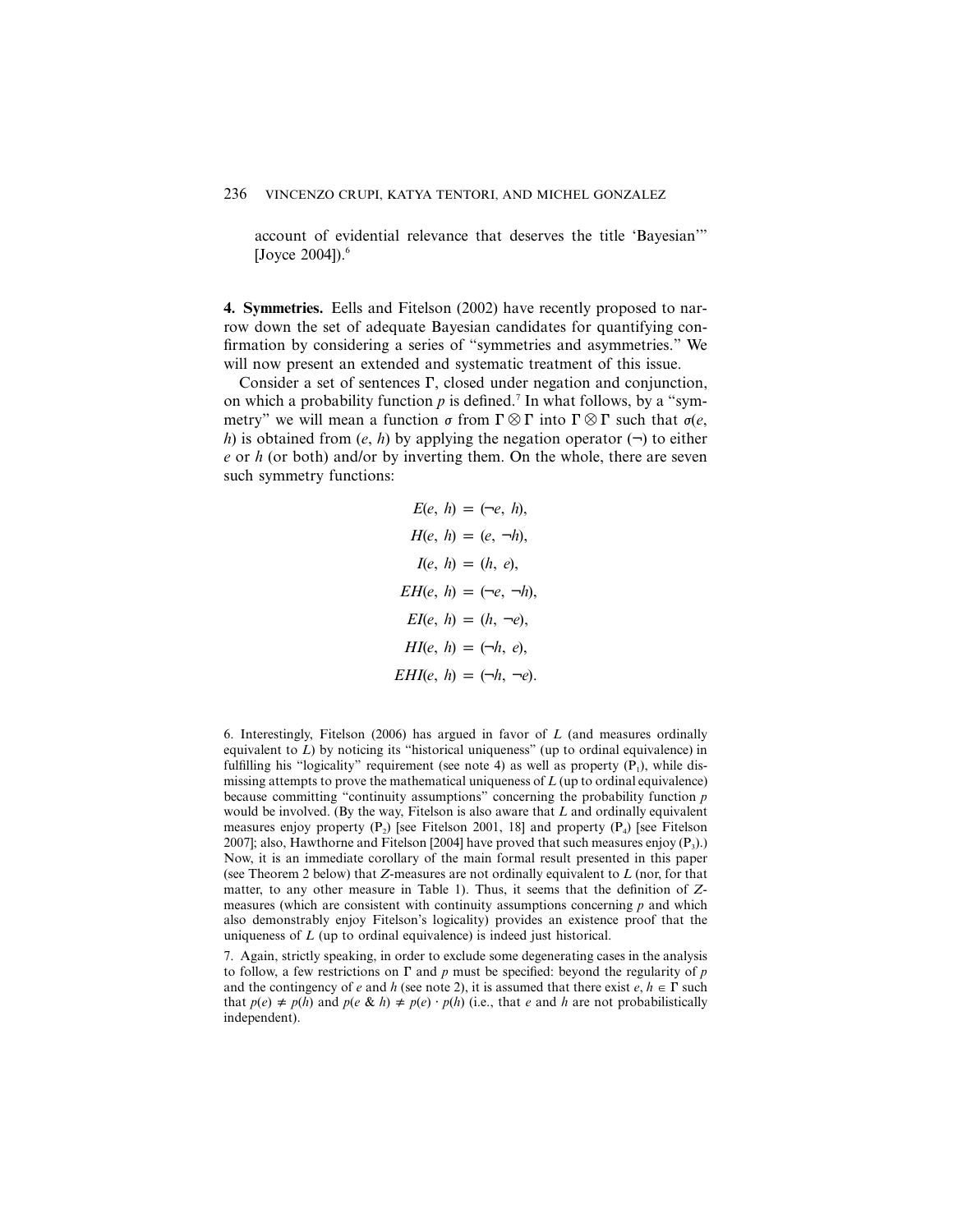Here, *E* stands for "(negation of the) evidence," *H* for "(negation of the) hypothesis," and *I* for "inversion (of evidence and hypothesis)."

Now let *s* (for "sign") be a function from  $\Gamma \otimes \Gamma$  into  $\{-1, 0, 1\}$ , defined as follows:  $s(e, h) = 1$  if  $p(h|e) > p(h)$ ;  $s(e, h) = 0$  if  $p(h|e) = p(h)$ ; and  $s(e, h) = -1$  if  $p(h|e) < p(h)$ .

Function *s* allows a distinction between convergent and divergent symmetries: a symmetry  $\sigma$  is convergent iff (*e*, *h*) and  $\sigma$ (*e*, *h*) have the same sign, that is, iff, for any  $e, h \in \Gamma$ ,  $s(e, h) = s[\sigma(e, h)];$  a symmetry  $\sigma$  is divergent iff  $(e, h)$  and  $\sigma(e, h)$  have opposite signs, that is, iff, for any  $e, h \in \Gamma$ ,  $s(e, h) = -s[\sigma(e, h)]$ . It can easily be proved that *H*, *E*, *HI*, and *EI* are divergent symmetries, whereas *I*, *EH*, and *EHI* are convergent.

By means of *s*, we will also state the following definition:

**Definition**. *c* mirrors a symmetry  $\sigma$  in case of confirmation [disconfirmation] iff, for any  $e, h \in \Gamma$  such that  $s(e, h) = 1 [-1]$ ,  $s(e, h) = 1 [-1]$  $h \cdot c(e, h) = s(\sigma(e, h)) \cdot c(\sigma(e, h)).$ 

When a confirmation measure  $c$  mirrors a symmetry  $\sigma$  in both cases (confirmation and disconfirmation), then we will simply say that *c* mirrors  $\sigma$ . (Notice that any measure *c* trivially mirrors any symmetry  $\sigma$  in case of neutrality, i.e., when  $c(e, h) = 0$ .)

The conditions on which  $c$  mirrors any particular symmetry  $\sigma$  can now be stated as follows:

**Divergent Symmetries**.

$$
c(e, h) = -c(E(e, h)) = -c(\neg e, h),
$$
  
\n
$$
c(e, h) = -c(H(e, h)) = -c(e, \neg h),
$$
  
\n
$$
c(e, h) = -c(EI(e, h)) = -c(h, \neg e),
$$
  
\n
$$
c(e, h) = -c(HI(e, h)) = -c(\neg h, e).
$$

**Convergent Symmetries**.

$$
c(e, h) = c(I(e, h)) = c(h, e),
$$
  
\n
$$
c(e, h) = c(EH(e, h)) = c(\neg e, \neg h),
$$
  
\n
$$
c(e, h) = c(EHI(e, h)) = c(\neg h, \neg e).
$$

**5. A New Set of Adequacy Requirements.** The point of Eells and Fitelson (2002)—whose discussion is in fact limited to *E*, *H*, *I*, and *EH*<sup>8</sup> —is that the appeal of *c* mirroring any particular symmetry may be assessed by

8. These are precisely the symmetries originally discussed by Carnap ([1950] 1962, Section 67).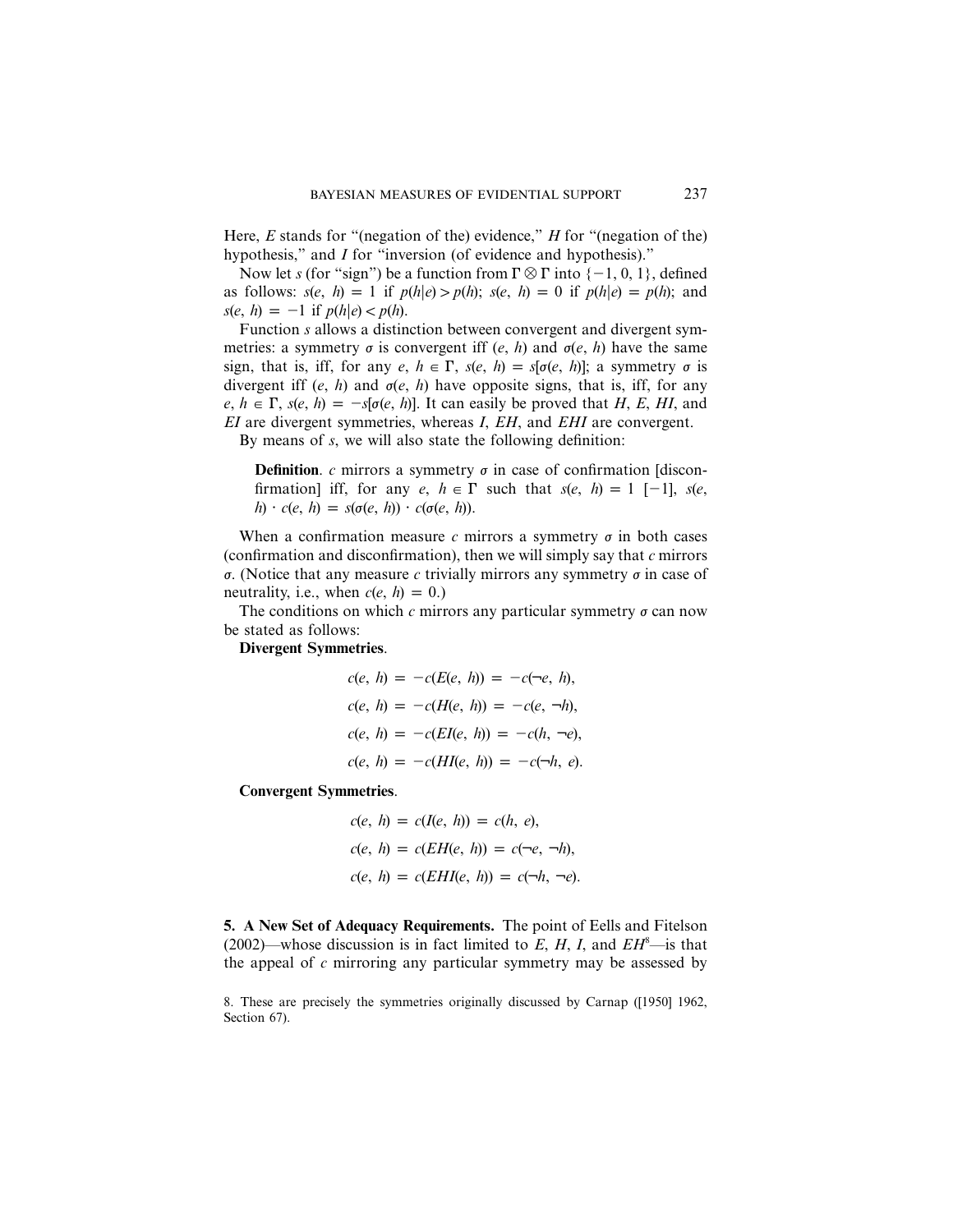some rather simple and intuitive examples, which different measures of confirmation may or may not match.

To illustrate, take *E*: Should it be the case that  $c(e, h) = -c(\neg e, h)$ ?

Consider a standard deck of cards. It seems that having drawn a jack card confirms that the card is a face card to a greater extent than having drawn a card that is not a jack disconfirms the same hypothesis. The reason is that in the former case the available evidence conclusively establishes the hypothesis, whereas in the latter case the available evidence does not conclusively refute the hypothesis. Conversely, having drawn an ace card disconfirms that the card is a face card to a greater extent than having drawn a card that is not an ace confirms the same hypothesis. On the basis of similar examples, Eells and Fitelson (2002) argue that an acceptable Bayesian measure of confirmation should not mirror symmetry *E*.

Is there any general and simple principle to determine how a measure of confirmation should behave as far as all symmetries are concerned? We think there is one, which, just as  $(Ex<sub>1</sub>)$  above (see Section 2), builds on the traditional view of inductive logic as an "extension" of classical deductive logic. Once again, such a principle may be stated by means of function *v*, defined on the basis of classical deductive logic (see Section 2):

 $(Ex_2)$  *c* mirrors  $\sigma$  in case of confirmation [disconfirmation] iff *v* mirrors  $\sigma$  in case of confirmation [disconfirmation].

We shall see shortly why the distinction between the two cases (confirmation vs. disconfirmation) is important. For now, notice that  $(Ex<sub>2</sub>)$  is a rather strong condition and, as we shall also see, a quite powerful theoretical tool. We don't know of any explicit and general treatment of it. However, it backs up several arguments circulating in inductive logic and in Bayesian confirmation theory in particular. For the moment, we will posit  $(Ex_2)$  as a legitimate guideline for the discussion of the symmetries that an adequate Bayesian measure of confirmation should or should not mirror. In what follows, we will try to establish consistency with  $(Ex<sub>2</sub>)$  as a compelling desideratum through a detailed analysis of its consequences.

Resort to principle  $(Ex_2)$  may seem more adequate to identify the symmetries not to be mirrored (see, e.g., the jack and the ace examples above) rather than for the selection of those to be mirrored by *c*. However, the principle can be usefully applied in the latter sense as well, for instance as far as  $H$  is concerned. Indeed, from  $(Ex<sub>2</sub>)$  it follows that

$$
c(e, h) = -c(e, \neg h).
$$

In the absence of compelling counterexamples (which we were not able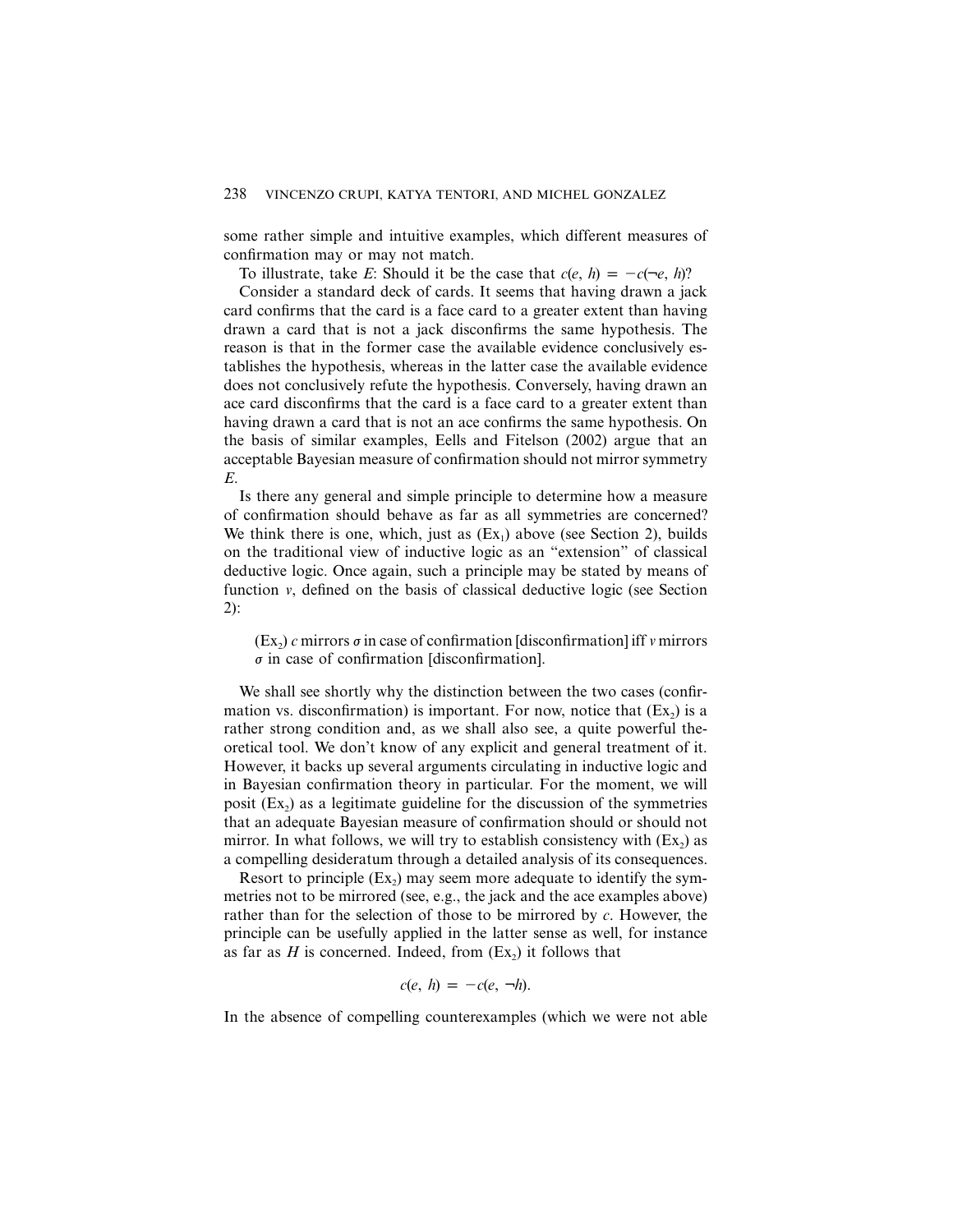to devise), the equality above can be presented as a plausible extension of the fact that *e* implies *h* (i.e.,  $e \models h$ ) iff *e* refutes  $\neg h$  (i.e.,  $e \models \neg \neg h$ ).<sup>9</sup>

Now consider symmetry *I*, that is, the following equality:

$$
c(e, h) = c(h, e).
$$

Should we require that a confirmation measure classify inversely symmetric arguments as equally strong (recall that the inverse symmetry function is convergent), that is, that it mirror *I*? Eells and Fitelson (2002) argue that we should not, but interestingly in this connection they explicitly resort only to counterexamples involving pairs of confirmatory arguments. This is noteworthy, for consider again the ace example above: in contrast to the jack case, we see as intuitively compelling that having drawn an ace card does disconfirm its being a face card to the same extent that having drawn a face card disconfirms its being an ace. Thus, we concur with Eells and Fitelson in finding unattractive the above equality in case of confirmation but not necessarily in case of disconfirmation as well. Indeed, *c* mirroring *I* in case of disconfirmation (but not in case of confirmation) also follows from  $(Ex_2)$  and, in the absence of compelling counterexamples (which we were not able to devise), this seems a plausible extension of the theorem of deductive logic according to which  $e \models \neg h$ iff  $h \models \neg e$ , that is, a plausible inductive-theoretic counterpart of the commutative (or "inversely symmetric") nature of logical inconsistency.

Generalizing this line of argument, one can show that principle  $(Ex_2)$ yields a definite answer for any symmetry both in case of confirmation and in case of disconfirmation. Table 3 reports the outcomes of such analysis, illustrating in any single case either the relevant parallelism with an analogous state of affairs whithin deductive logic or relevant counterexamples.

**6. Why** *Z***-Measures Are Theoretically Appealing.** We claim that *Z-*measures should be of interest for any Bayesian confirmation theorist who finds principle  $(Ex_2)$  compelling for the plain fact that such measures are all consistent with  $(Ex_2)$  whereas, to our knowledge, no alternative measure proposed so far is. The proof of the following theorem (see Appendix

<sup>9.</sup> Interestingly, Kemeny and Oppenheim (1952) derived their proposal of measure *L* from a set of requirements that includes mirroring symmetry *H*. They posit such a requirement as "natural" and seem to presuppose  $(Ex<sub>2</sub>)$  in their argument. Eells and Fitelson (2002) take a similar position.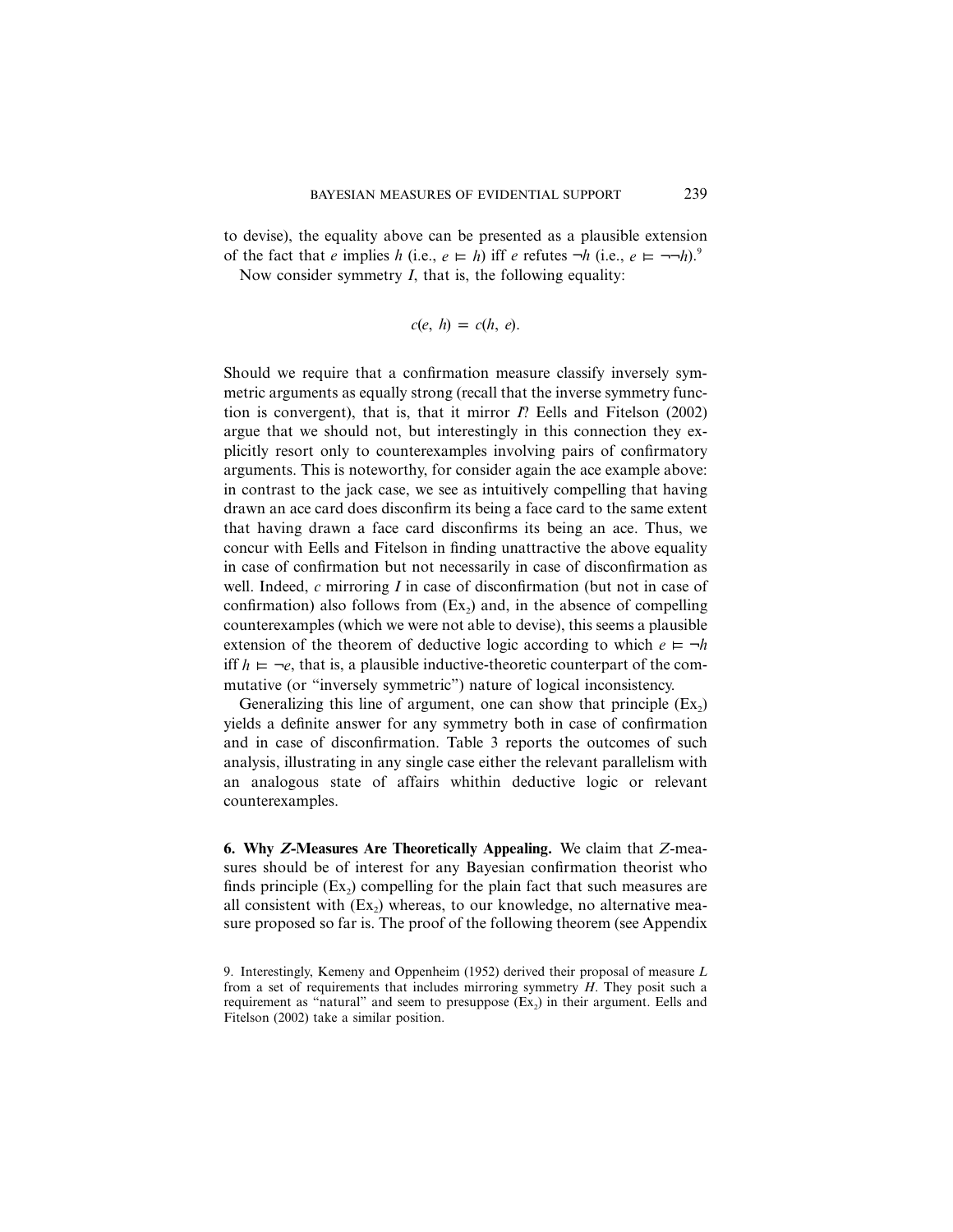|            | In Case of Confirmation                                            |                                                    | In Case of Disconfirmation                                                        |                                                            |  |
|------------|--------------------------------------------------------------------|----------------------------------------------------|-----------------------------------------------------------------------------------|------------------------------------------------------------|--|
|            | Divergent Symmetries                                               |                                                    |                                                                                   |                                                            |  |
|            | No                                                                 |                                                    | N <sub>0</sub>                                                                    |                                                            |  |
|            | For some confirmation $(e, h)$<br>$c(e, h) \neq -c(\neg e, h)$     | e.g., $c$ (jack, face) > $-c$ (not-<br>jack, face) | For some disconfirmation $(e, h)$<br>$c(e, h) \neq -c(\neg e, h)$                 | e.g., $c(\text{ace, face}) < -c(\text{not-}$<br>ace, face) |  |
|            | Yes                                                                |                                                    | Yes                                                                               |                                                            |  |
| EI         | For any confirmation $(e, h)$<br>$c(e, h) = -c(e, \neg h)$<br>No.  | e implies h iff e refutes $\neg h$                 | For any disconfirmation $(e, h)$<br>$c(e, h) = -c(e, \neg h)$<br><b>Yes</b>       | e refutes h iff e implies $\neg h$                         |  |
|            | For some confirmation $(e, h)$<br>$c(e, h) \neq -c(h, \neg e)$     | e.g., $c$ (jack, face) ><br>$-c$ (face, not-jack)  | For any disconfirmation $(e, h)$<br>$c(e, h) = -c(h, \neg e)$                     | e refutes h iff h implies $\neg e$                         |  |
| $H$ I      | Yes                                                                |                                                    | N <sub>0</sub>                                                                    | e.g., $c$ (ace, face) $<-c$ (not-                          |  |
|            | For any confirmation $(e, h)$<br>$c(e, h) = -c(\neg h, e)$         | e implies h iff $\neg h$ refutes e                 | For some disconfirmation $(e, h)$<br>$c(e, h) \neq -c(\neg h, e)$                 | face, ace)                                                 |  |
|            |                                                                    |                                                    | Convergent Symmetries                                                             |                                                            |  |
|            | N <sub>0</sub>                                                     |                                                    | Yes                                                                               |                                                            |  |
| EΗ         | For some confirmation $(e, h)$<br>$c(e, h) \neq c(h, e)$<br>No.    | e.g., $c$ (jack, face) > $c$ (face,<br>jack)       | For any disconfirmation $(e, h)$<br>$c(e, h) = c(h, e)$<br>$\mathbf{N}\mathbf{O}$ | $e$ refutes $h$ iff $h$ refutes $e$                        |  |
|            | For some confirmation $(e, h)$<br>$c(e, h) \neq c(\neg e, \neg h)$ | e.g., $c(iack, face) > c(not-$<br>jack, not-face)  | For some disconfirmation $(e, h)$<br>$c(e, h) \neq c(\neg e, \neg h)$             | e.g., $c$ (ace, face) < $c$ (not-<br>ace, not-face)        |  |
| <b>EHI</b> | Yes                                                                |                                                    | No                                                                                |                                                            |  |
|            | For any confirmation $(e, h)$<br>$c(e, h) = c(\neg h, \neg e)$     | e implies h iff $\neg h$ implies<br>$\neg e$       | For some disconfirmation $(e, h)$<br>$c(e, h) \neq c(\neg h, \neg e)$             | e.g., $c$ (ace, face) < $c$ (not-<br>face, not-ace)        |  |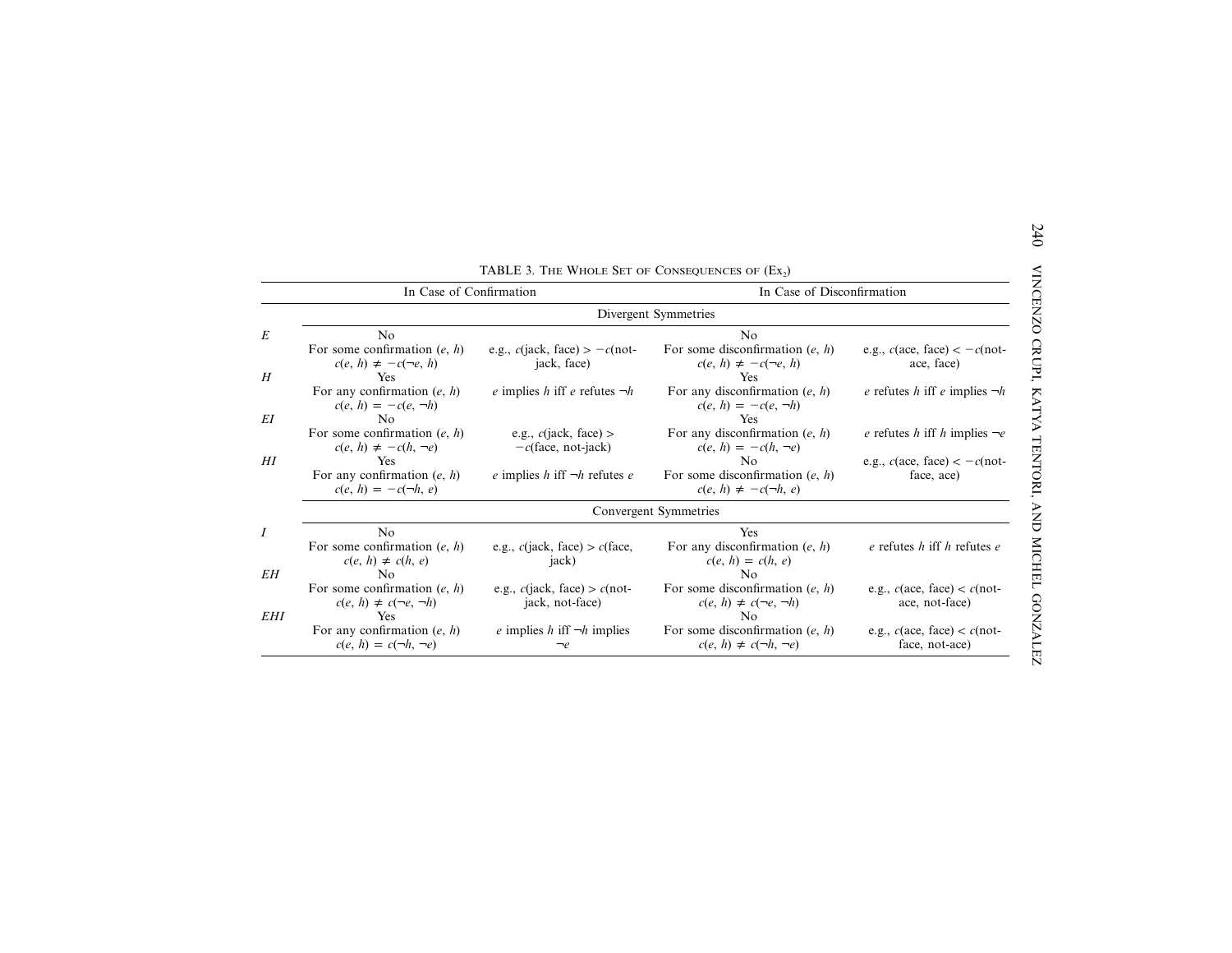B), which is the main formal result of the present work, illustrates the point.10

**Theorem 2.** *Z*-measures satisfy all the consequences of  $(Ex_2)$ , whereas *D*, *S*, *M*, *N*, *C*, *R*, *G*, and *L* (and all confirmation measures ordinally equivalent to any of these) are inconsistent with  $(Ex_2)$ .<sup>11</sup>

The fact that measure *L* does fulfill principle  $(Ex_1)$  but not  $(Ex_2)$  shows that the former does not imply the latter. Notably, it is also not the case that  $(Ex_2)$  implies  $(Ex_1)$ .<sup>12</sup> Thus both principles are complementary but independent constraints stemming from the same idea of confirmation theory as an extension of deductive logic. Arguably, however, one may still cast doubts on this strict parallelism and question why, after all, we should want a formal account of inductive reasoning to be consistent with  $(EX<sub>2</sub>)$ .

Let's take symmetry *I* as an example about which such doubts may typically be raised. Suppose that you must rely on two generally accurate but fallible devices  $A_1$  and  $A_2$  in order to obtain information about a playing card.  $A_1$  works as follows: it classifies a submitted card as a jack or a not-jack and reports the outcome with an accuracy rate of 95% (not depending on whether the card is or is not, in fact, a jack).  $A_2$  works as follows: it classifies a submitted card as a face or not-face and reports the outcome, again with an accuracy rate of 95% (not depending on whether the card is or is not, in fact, a face). Now suppose that a card is drawn from a standard deck by a genuinely random process and submitted to both  $A_1$  and  $A_2$ . Let *e* be " $A_1$  reports that it is a jack card" and *h* be " $A_2$  reports that it is a face card." On reflection, it seems clear to us that *e* confirms *h* more than *h* confirms *e*, even if none is strictly implied by the other. (If this example sounds unbearably artificial, let  $A_1$  and

<sup>10.</sup> Here it is appropriate to mention the only previous occurrence of *Z*-measures that we have been able to detect in the literature. Rescher (1958) noticed measure *Z* (i.e.,  $Z_{\alpha}$  with  $\alpha = 1$ ) and even displayed its graphical representation. However, on the basis of a set of adequacy requirements that did not include consistency with  $(Ex<sub>2</sub>)$ , Rescher eventually identified  $Z(e, h) \cdot p(e)$  as the most adequate explicatum for the degree of evidential support. The difference may seem minor but is not. As a matter of fact, it can be shown that Rescher's measure does not share many of the properties of *Z*measures that have been discussed here and, in particular, is not consistent with  $(Ex_2)$ .

<sup>11.</sup> Interestingly, ordinal equivalence to *Z*-measures is not a sufficient condition for a confirmation measure to be consistent with  $(Ex_2)$ . To see why, consider a measure defined as follows:  $[Z(e, h)]^{\alpha}$  if  $p(h | e) \geq p(h)$  and  $- |Z(e, h)|^{\beta}$  otherwise (where both  $\alpha$ and  $\beta$  are positive). Whenever  $\alpha \neq \beta$ , such a measure is ordinally equivalent to all Zmeasures, but it also violates  $(Ex_2)$  (for instance, it does not mirror symmetry *H*).

<sup>12.</sup> In fact, Bayesian measures of confirmation can be defined that satisfy  $(Ex<sub>2</sub>)$  but not (Ex<sub>1</sub>), for instance,  $Z(e, h)/|C(e, h)|$ .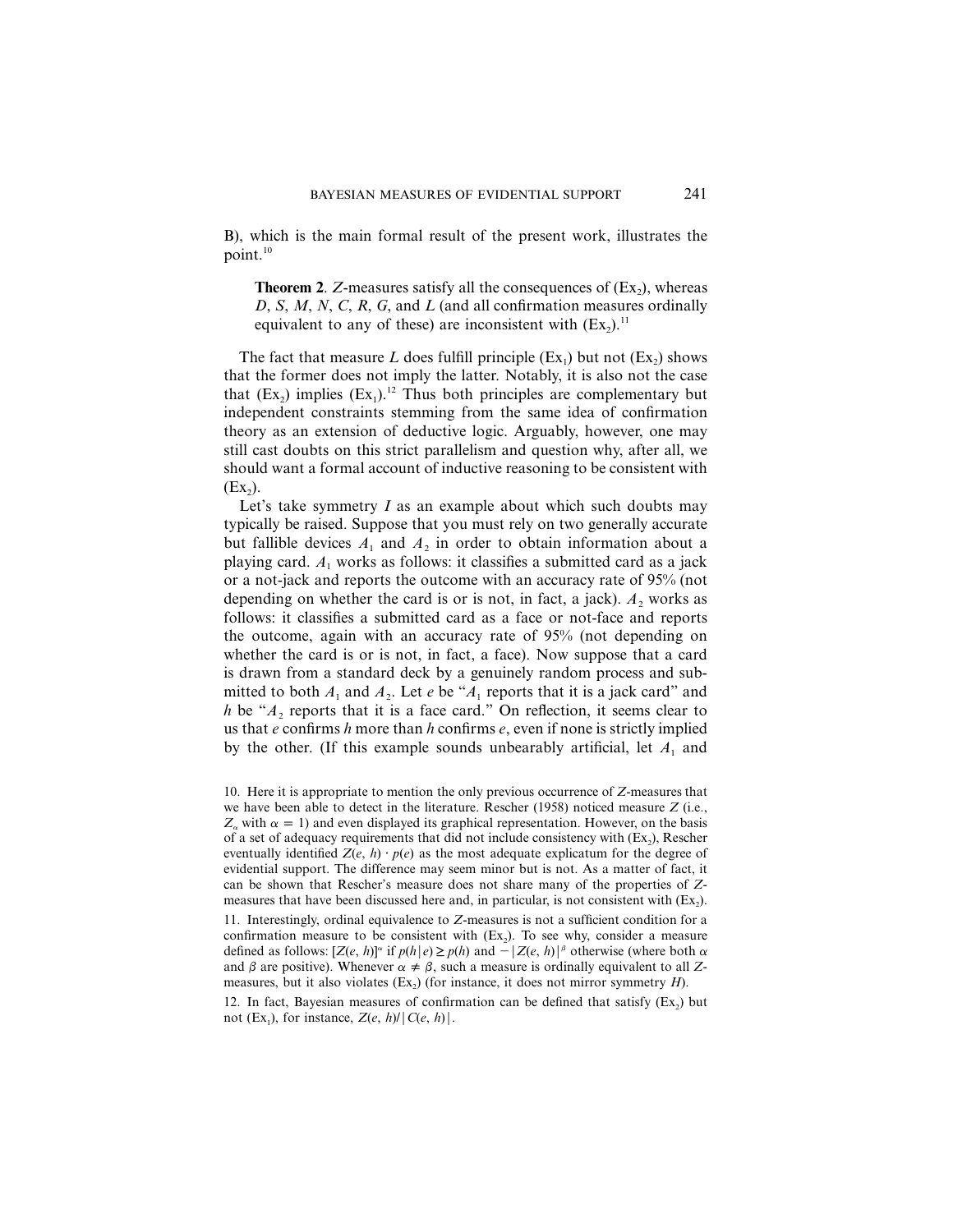$A_2$  be two medical tests for two diagnostic hypotheses such that the former implies the latter.)

But now consider a third device  $A_3$  such that it classifies a card as an ace or a not-ace, again with an accuracy rate of 95% (not depending on whether the card is or is not, in fact, an ace). Suppose that a card is selected by a new random extraction and submitted to both  $A_3$  and  $A_2$ . Let  $e^*$  be " $A_3$  reports that it is an ace" and  $h$ , once again, " $A_2$  reports that it is a face card." Here, we see no reason why the two arguments (*e*\*, *h*) and (*h*, *e*\*) should have a different (negative) strength. Sentences *e*\* and *h* are just "almost" incompatible; and, so it seems, that is all. (If this example sounds unbearably artificial, now let  $A_3$  and  $A_2$  be two medical tests for two mutually exclusive diagnostic hypotheses.)

The problem is that, unlike *Z*-measures, all the competitors violating (Ex<sub>2</sub>) also violate intuition here by either ranking  $(e, h)$  as an equally strong confirmatory argument as  $(h, e)^{13}$  or ranking one between  $(e^*, h)$ and (*h*, *e*\*) as a significantly stronger disconfirmatory argument than the other (without even agreeing on which one is the strongest!).<sup>14</sup>

Similar examples may be conceived for any row in Table 2 to underpin the plausibility of  $(Ex_2)$  and therefore of *Z*-measures as a theoretically appropriate basis to assess inductive strength.

**7. An Empirical Test of Competing Measures.** Formal theories of reasoning may serve various purposes. So far, we have been concerned with the elucidation of a central epistemological concept (confirmation) on the basis of a set of intuitively plausible and explicitly stated constraints. Whether or not a theoretically sound measure of confirmation may also be employed to accurately describe (and predict) human judgment and behavior is a distinguished question—a very intriguing one, to which we will now turn. Our purpose is to extend the assessment of the potentiality of the proposed approach to the empirical domain of the psychology of reasoning and cognition, which has often widely profited from the comparison between actual human performance and compelling formal theories such as probability theory or expected utility theory.

In a previous work (Tentori et al. 2007), an experiment has been presented aiming at an empirical test of some of the alternative Bayesian measures of confirmation. For each of 26 participants, an urn was randomly and covertly selected out of *A* (30 black balls plus 10 white balls) and *B* (15 black balls plus 25 white balls). Participants were then asked

<sup>13.</sup> In fact, it will be the case that  $c(e, h) = c(h, e)$  if c stands for either C or R (see Appendix B).

<sup>14.</sup> In fact, it will be the case that  $c(e^*, h) < c(h, e^*)$  if c stands for *D*, *S*, *G*, or *L*, and  $c(e^*, h) > c(h, e^*)$  if *c* stands for *M* or *N* (computational details are omitted).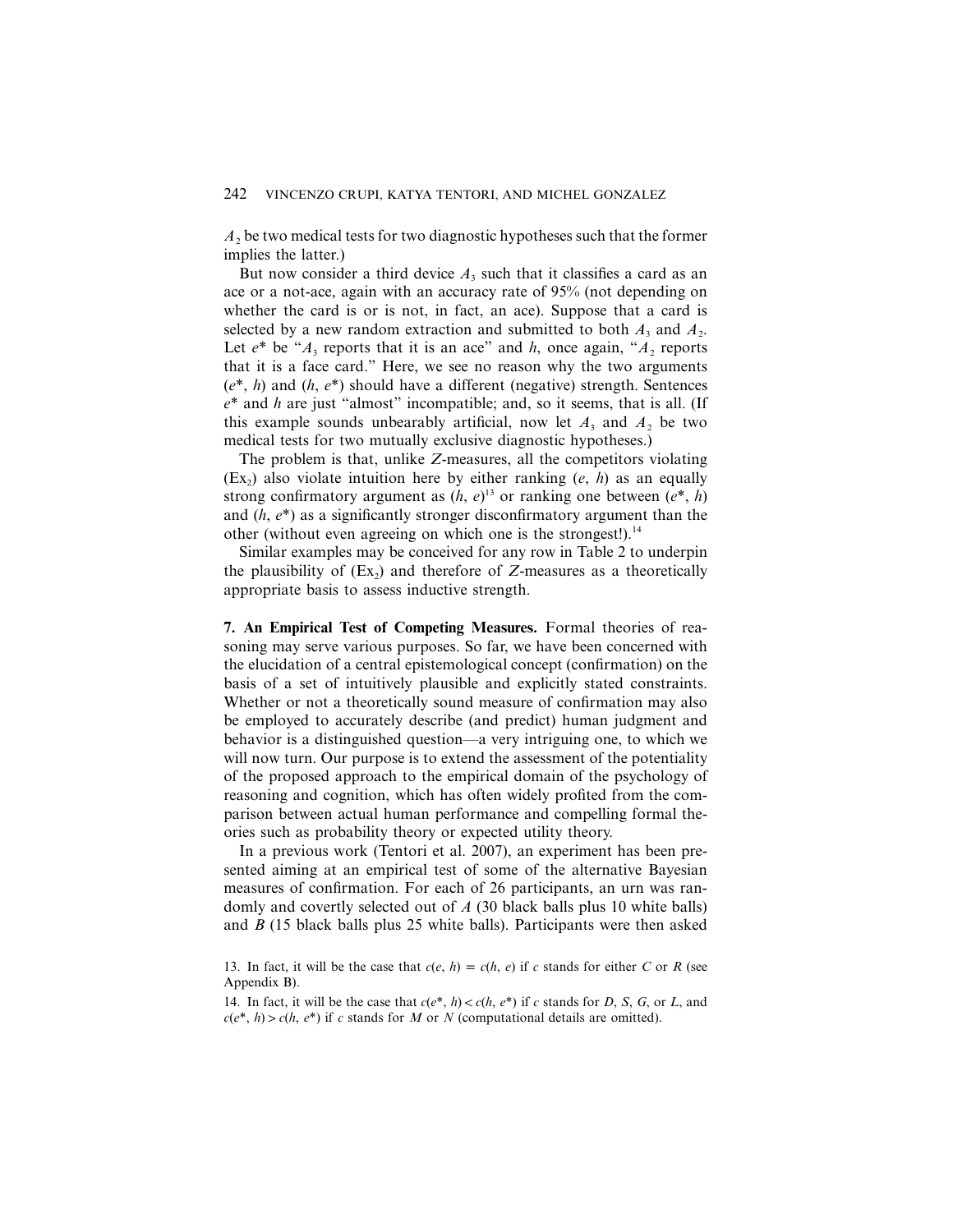TABLE 4. AVERAGE CORRELATIONS FOR COMPETING CONFIRMATION MEASURES.

| Measure     | Confirmation Judgments for the | Average Correlation with Participants'<br>Hypothesis: |
|-------------|--------------------------------|-------------------------------------------------------|
| (Predictor) | Urn A Selected                 | Urn <i>B</i> Selected                                 |
| Z           | $.756*$                        | $.775*$                                               |
| L           | $.740*$                        | $.754*$                                               |
| N           | $.730*$                        | $.745*$                                               |
| M           | $.628^{\dagger}$               | .588                                                  |
| G           | .549                           | .631                                                  |
| R           | .619                           | .557                                                  |
| S           | .594                           | .613                                                  |
|             | .586                           | .605                                                  |
| D           | .573                           | .589                                                  |
| p(A[B] e)   | .488                           | .508                                                  |

NOTE.—Reported values are the average of 26 correlations (one per participant) between the confirmation judgments predicted by each measure (on the basis of the randomness of the initial selection, the composition of the urns, and the outcomes of previous draws) and the confirmation judgments expressed by each participant. Each correlation involved 10 observations.  $p(A[B] | e)$  denotes  $p(A | e)$  or  $p(B | e)$  as appropriate. Comparisons by paired *t*-test with the average correlation for  $p(A[B]|e): *p < .001; *p = .06$ .

to judge the quantitative impact of each outcome of a series of 10 random extractions without replacement on the two complementary hypotheses that *A* versus *B* had been selected (see Tentori et al. [2007] for a detailed description of the procedure). The experiment showed that, when predictions about confirmation judgments were computed from the randomness of the initial selection, the composition of the urns, and the outcomes of previous draws, measure *L* outperformed several competitors (including *D*, *N*, and *C*), yielding a reliably higher average correlation with the judged impacts on both hypotheses *A* and *B* provided by the participants. In what follows we will test all the competing confirmation measures listed in Table 1, along with the simplest *Z*-measure (i.e., with  $\alpha = 1$ ), against the same data.

As Table 4 shows, *Z* is the most descriptively accurate measure in this experimental setting. (The table also reports a reliable superiority of the most accurate measures in comparison with posterior probability, taken as a predictor of confirmation judgments. Notice that this indicates that the participants appropriately distinguished posteriors from evidential impact.)

Consistent with these results, Table 5 shows that, by a paired *t*-test, *Z* outperforms all competitors in predicting judged impact on both hypotheses *A* and *B*, with only one major exception (the lack of a statistically reliable difference from *L* for hypothesis *A*). Moreover, a simple nonparametric analysis consisting in counting the subjects (out of 26) for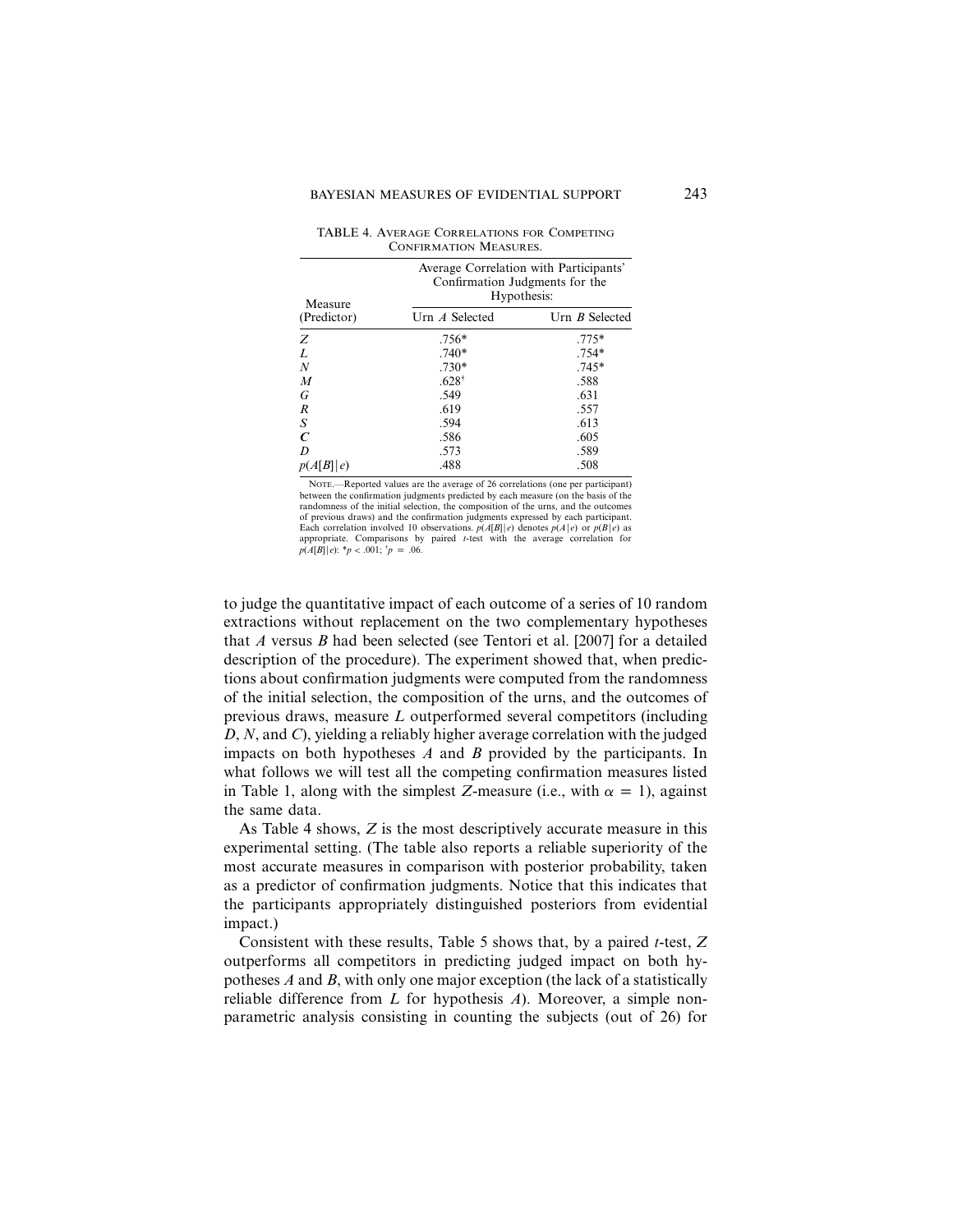|   | L                             | $\boldsymbol{N}$              | $\boldsymbol{M}$               | G                               | $\boldsymbol{R}$                | S                              | $\mathcal{C}$                  | D                              |
|---|-------------------------------|-------------------------------|--------------------------------|---------------------------------|---------------------------------|--------------------------------|--------------------------------|--------------------------------|
|   |                               |                               |                                |                                 | Hypothesis: Urn A Selected      |                                |                                |                                |
| Z | $t = 1,44$<br>n.s.<br>18      | $t = 1,92$<br>$p = .07$<br>18 | $t = 2,87$<br>$p = .008$<br>18 | $t = 4.52$<br>$p = .0001$<br>22 | $t = 3.25$<br>$p = .003$<br>21  | $t = 3.13$<br>$p = .004$<br>21 | $t = 3,25$<br>$p = .003$<br>21 | $T = 3,61$<br>$p = .001$<br>21 |
|   |                               |                               |                                |                                 | Hypothesis: Urn B Selected      |                                |                                |                                |
|   | $t = 2.02$<br>$p = .05$<br>18 | $t = 2,31$<br>$p = .03$<br>18 | $t = 3,50$<br>$p = .002$<br>22 | $t = 3.51$<br>$p = .002$<br>24  | $t = 4.01$<br>$p = .0005$<br>23 | $t = 2,84$<br>$p = .009$<br>19 | $t = 2.96$<br>$p = .007$<br>19 | $t = 3,28$<br>$p = .003$<br>21 |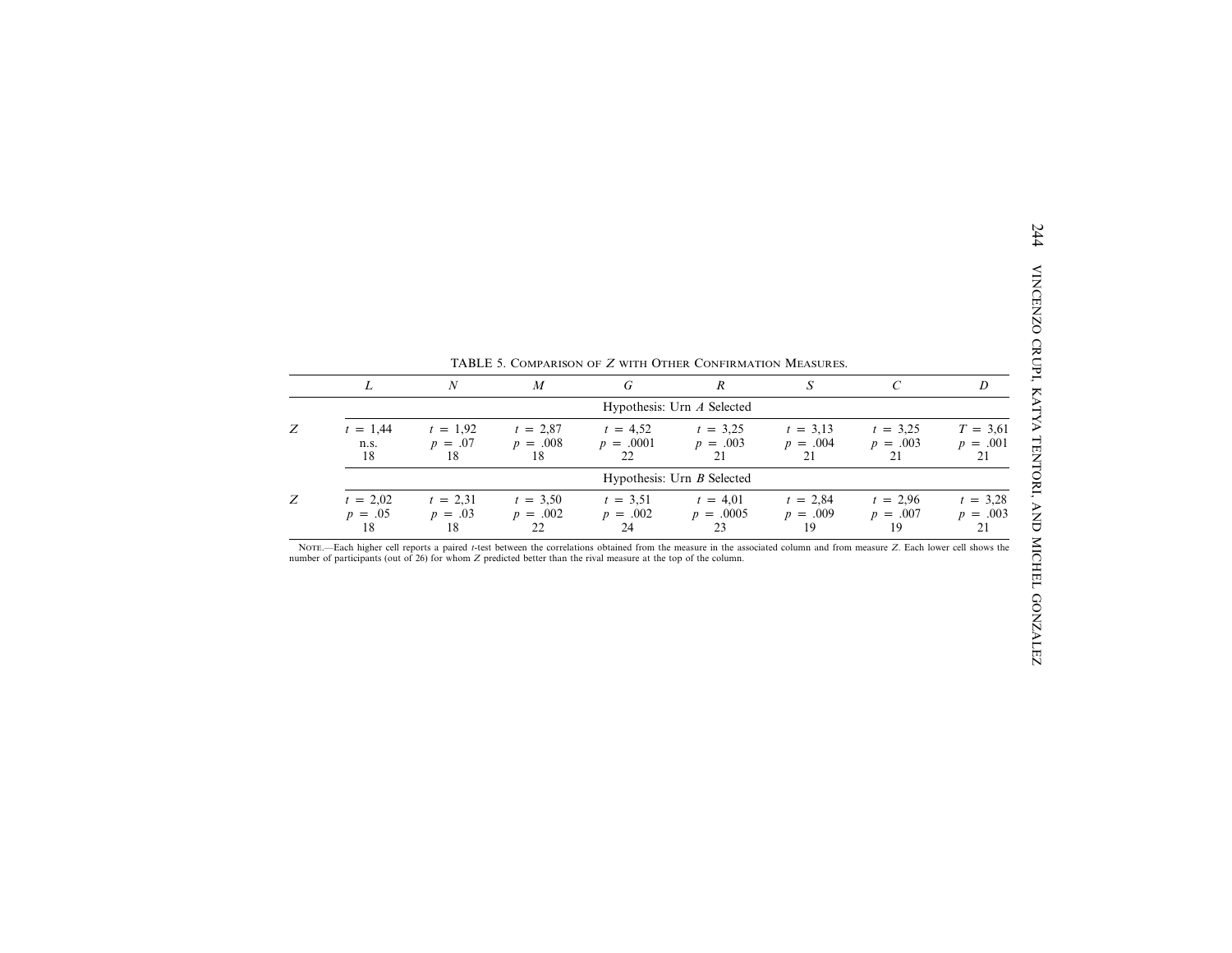whom *Z* predicted better than each rival measure shows that *Z* is generally a better predictor in the majority of cases (see Table 5).

These results suggest that the virtues of *Z*-measures might not be confined to the level of epistemological analysis, but extend to the descriptive dimension of the psychology of confirmation.

We are not claiming that the probabilistic computations involved in the definition of Bayesian confirmation measures should be taken literally as models of the cognitive processes leading to confirmation judgments. We are well aware that, when judging probabilities, subjects often depart from the Bayesian prescriptions (Kahneman, Slovic, and Tversky 1982) and conform to them only under specific conditions (Girotto and Gonzalez 2001). Precisely for this reason, it is noticeable that a quantitative Bayesian account of evidential impact can reach a promising predictive accuracy relative to naïve judgments of confirmation. Whatever the routes by which confirmation judgments are elaborated by nonexpert subjects, the experiment illustrates that some salient features of such judgments may be captured, to a significant degree, by a theoretically sound account of confirmation. In Marr's (1982) terms, such an account might work as an effective, although approximated, computational-level model, compatible with more "realistic" process-level descriptions of the cognitive bases of ordinary inductive reasoning.

In any event, more research is needed to assess the stability and the consequences of the present results. In a touchstone study in the psychology of inductive reasoning with statements involving familiar biological categories and "blank" biological predicates (such as "robins use serotonin as a neurotransmitter"), Osherson et al. (1990) documented that inversely symmetric confirmatory arguments are not generally judged as equally strong, consistent with principle  $(Ex_2)$  (see Table 3). Further studies aiming at the empirical test of various symmetries and asymmetries might provide evidence about substantial qualitative phenomena concerning inductive reasoning and play a crucial role in assessing the descriptive reliability of competing measures of confirmation outside the context of our urn-based experiment.

In our opinion, the discussion presented here suggests that the interaction between the epistemological and the cognitive dimension might be fruitful in this field of inquiry as it has been in many other areas of the study of reasoning.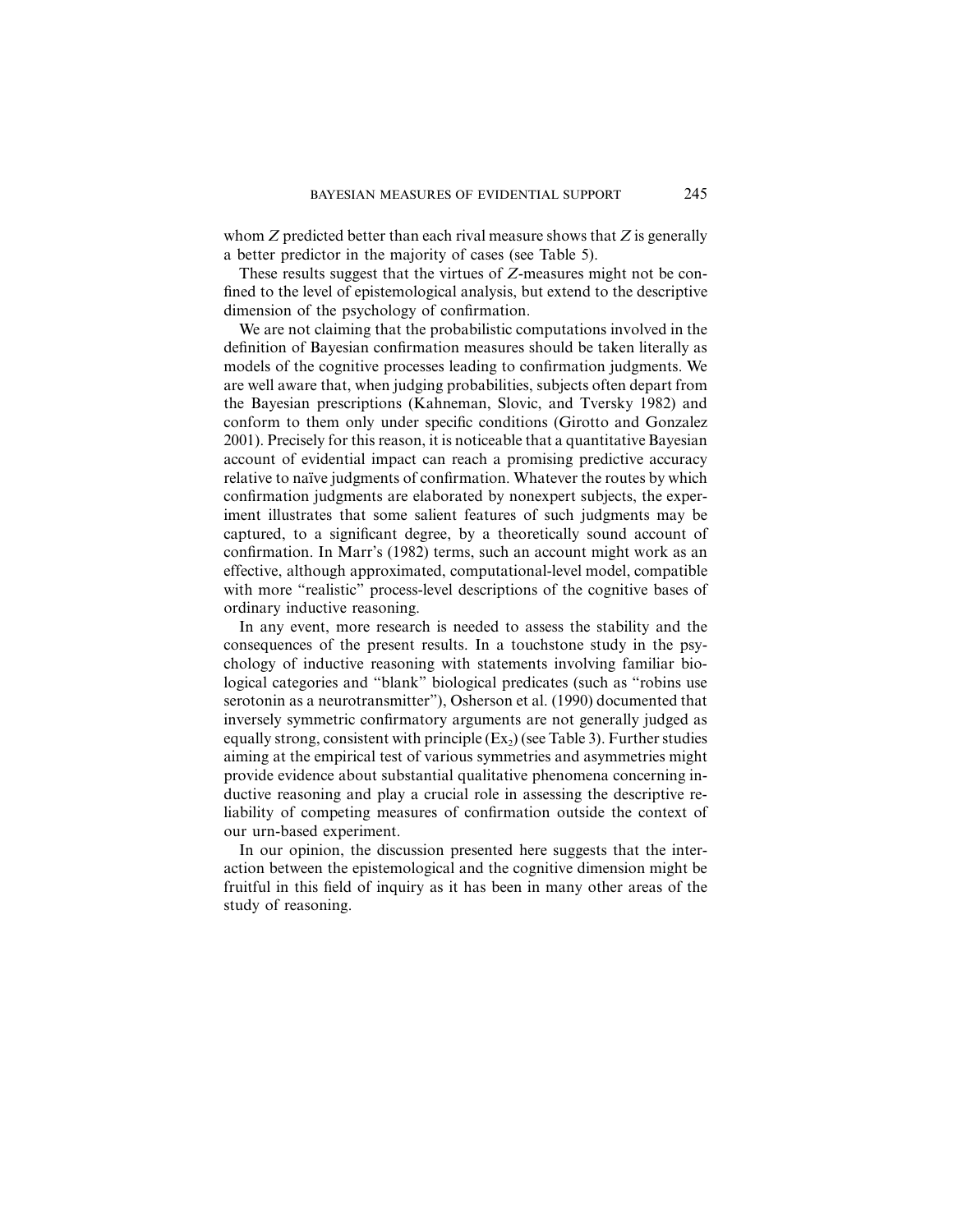## **Appendix A**

**Theorem 1**. *D*, *S*, *M*, *N*, *C*, *R*, and *G* (and all confirmation measures ordinally equivalent to any of these) are inconsistent with principle  $(Ex<sub>1</sub>)$ , whereas *L* and *Z* (and all confirmation measures ordinally equivalent to any of these) satisfy principle  $(Ex_1)$ .

## *Proof*

Simple probability models prove the first part of the theorem.

Suppose that *x*, *y*, and *z* are pairwise logically incompatible, that  $p(x) + p(y) + p(z) = 1$ , and that  $p(z) > 0.5$ . (For instance, a fair die is tossed:  $x = 1$ ,  $y = 2$ ,  $z =$  strictly greater than 2.) Then let it be the case that  $e_1 = y$ ,  $e_2 = (x \vee y)$ ,  $h_1 = (y \vee z)$ , and  $h_2 = x$ . Notice that  $e_1 = h_1$ while  $e_2 \neq h_2$ ; therefore,  $v(e_1, h_1) > v(e_2, h_2)$ . Moreover,  $e_1 \models \neg(\neg h_1)$  while  $e_2 \neq \neg(\neg h_2)$ ; therefore,  $v(e_1, \neg h_1) < v(e_2, \neg h_2)$ .

Now  $D(e_1, h1) = p(x)$ , while  $D(e_2, h_2) = {p(x) / [p(x) + p(y)]} - p(x)$ . It follows that  $D(e_1, h_1) < D(e_2, h_2)$  iff  $[p(x) + p(y)] < 1/2$ , and the latter is (by hypothesis) the case.

Since  $S(e, h) = D(e, h)/p(\neg e), S(e_1, h_1) < S(e_2, h_2)$  immediately follows from  $D(e_1, h_1) < D(e_2, h_2)$  and  $p(\neg e_1) > p(\neg e_2)$ .

Since  $p(e_1) < p(e_2)$  and  $p(h_1) > p(h_2)$ , it follows that  $p(e_1)/p(h_1) <$ *p*(*e*<sub>2</sub>)/*p*(*h*<sub>2</sub>). And since  $M(e, h) = D(e, h) \cdot [p(e)/p(h)]$  and  $D(e_1, h_1)$  < *D*(*e*<sub>2</sub>, *h*<sub>2</sub>), it follows that  $M(e_1, h_1) < M(e_2, h_2)$ .

Since  $C(e, h) = D(e, h) \cdot p(e), p(e_1) < p(e_2), \text{ and } D(e_1, h_1) < D(e_2, h_2), \text{ it}$ follows that  $C(e_1, h_1) < C(e_2, h_2)$ .

Since  $h_1$  and  $\neg h_2$  are equivalent, it follows that  $p(h_1) \cdot p(\neg h_1) =$  $p(h_2) \cdot p(\neg h_2)$ . Then, since  $N(e, h) = C(e, h) / [p(h) \cdot p(\neg h)]$  and  $C(e_1, h)$  $h_1$   $\leq C(e_2, h_2)$ , it follows that  $N(e_1, h_1) \leq N(e_2, h_2)$ .

Since  $p(h_1) > p(h_2)$  and  $R(e, h) = D(e, h)/p(h), R(e_1, h_1) < R(e_2, h_2)$  follows from  $D(e_1, h_1) < D(e_2, h_2)$ .

Finally, since  $G(e, \neg h) = -R(e, h)$ , from  $R(e_1, h_1) < R(e_2, h_2)$  it follows that  $G(e_1, \neg h_1) > G(e_2, \neg h_2)$ .

As far as the second part of the theorem is concerned, notice that, if  $v(e_1, h_1) > v(e_2, h_2)$ , then (assuming that *p* is regular) at least one of the following is true:

- a.  $p(h_1|e_1) = 1$  and  $p(h_2|e_2) < 1$  (equivalently,  $p(e_1|\neg h_1) = 0$  and  $p(e_2|\neg h_2) > 0$ .
- b.  $p(h_1|e_1) > 0$  and  $p(h_2|e_2) = 0$  (equivalently,  $p(e_1|h_1) > 0$  and  $p(e_2|h_2) = 0$ .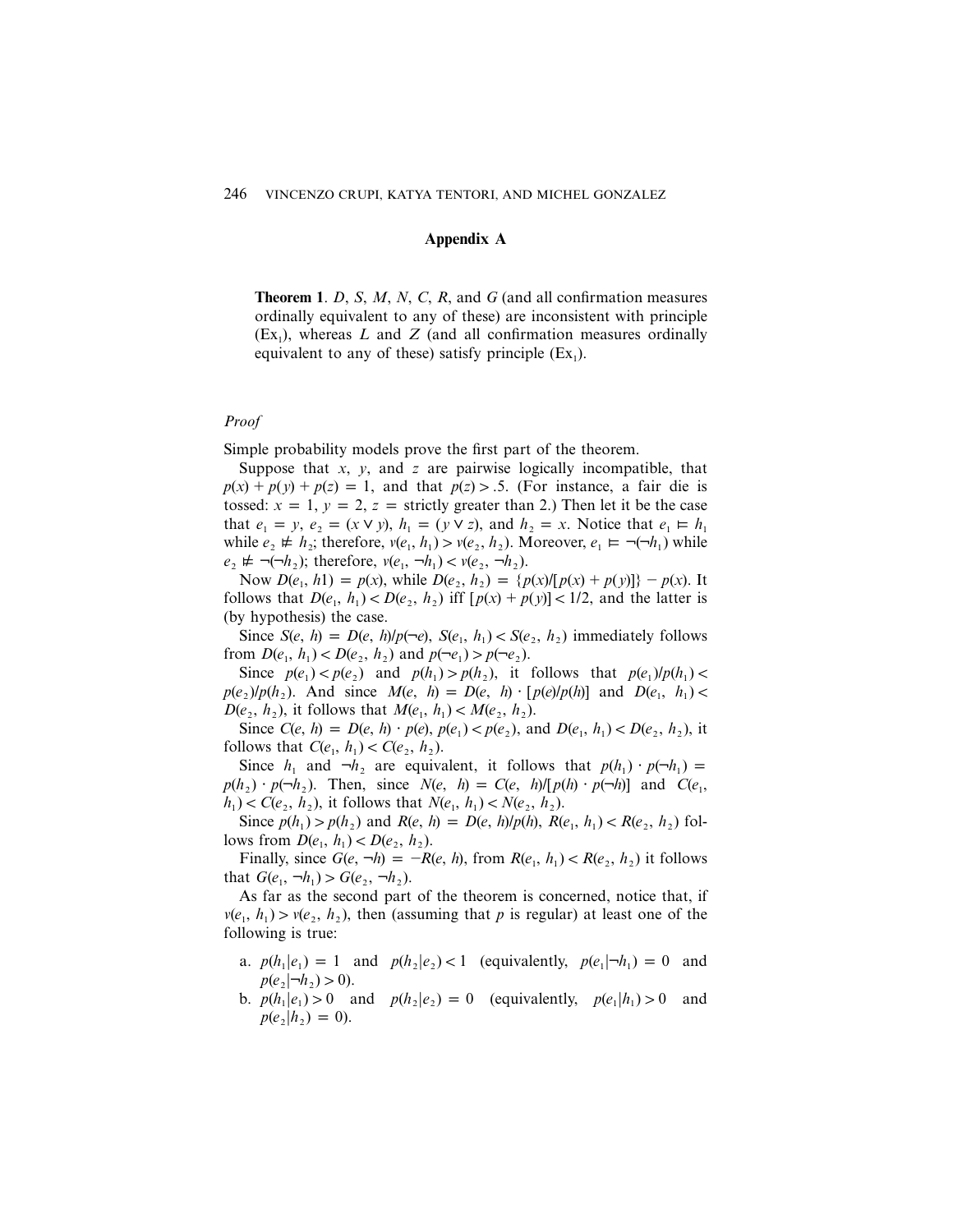Suppose that part a is true. Then  $L(e_1, h_1) = p(e_1|h_1)/p(e_1|h_1) = 1$  and  $Z(e_1, h_1) = p(\neg h_1)/p(\neg h_1) = 1$ , whereas simple algebraic considerations show that  $L(e_2, h_2) < 1$  and  $Z(e_2, h_2) < 1$ .

Now suppose that part b is true. Then  $L(e_2, h_2) = -p(e_2|\neg h_2)/p(e_2|)$  $\neg h_2$ ) = -1 and Z(*e*<sub>2</sub>, *h*<sub>2</sub>) =  $-p(h_2)/p(h_2) = -1$ , whereas simple algebraic considerations show that  $L(e_1, h_1) > -1$  and  $Z(e_1, h_1) > -1$ .

Thus, if either part a or part b is true (which is always the case if  $v(e_1, h_1) > v(e_2, h_2)$ , then both  $L(e_1, h_1) > L(e_2, h_2)$  and  $Z(e_1, h_1) > Z(e_2, h_2)$  $h<sub>2</sub>$ ).

## **Appendix B**

**Theorem 2.** *Z*-measures satisfy all the consequences of  $(Ex_2)$ , whereas *D*, *S*, *M*, *N*, *C*, *R*, *G*, and *L* (and all confirmation measures ordinally equivalent to any of these) are inconsistent with  $(Ex_2)$ .

#### *Proof*

In order to prove the theorem we will use three lemmas.

**Lemma 1.** Any confirmation measure  $c$  satisfying  $(BC)$  also satisfies all the consequences of  $(Ex_2)$  iff c mirrors *H* and c mirrors *I* in case of confirmation but not in case of disconfirmation.

**Proof.** Trivially, if *c* satisfies all the consequences of  $(Ex_2)$ , then *c* mirrors *H* and *c* mirrors *I* in case of confirmation but not in case of disconfirmation.

On the other hand, suppose that *c* does mirror *H* and does mirror *I* in case of confirmation but not in case of disconfirmation. Then, for any  $e, h \in \Gamma$  such that  $s(e, h) = 1$ ,

 $c(e, h) = -c(e, \neg h)$  [since *c* mirrors *H*]  $-c(e, \neg h) = -c(\neg h, e)$  [since *c* mirrors *I* in case of disconfirmation]  $c(e, h) = -c(\neg h, e)$ , therefore, *c* mirrors *HI* in case of confirmation and *EI* in case of disconfirmation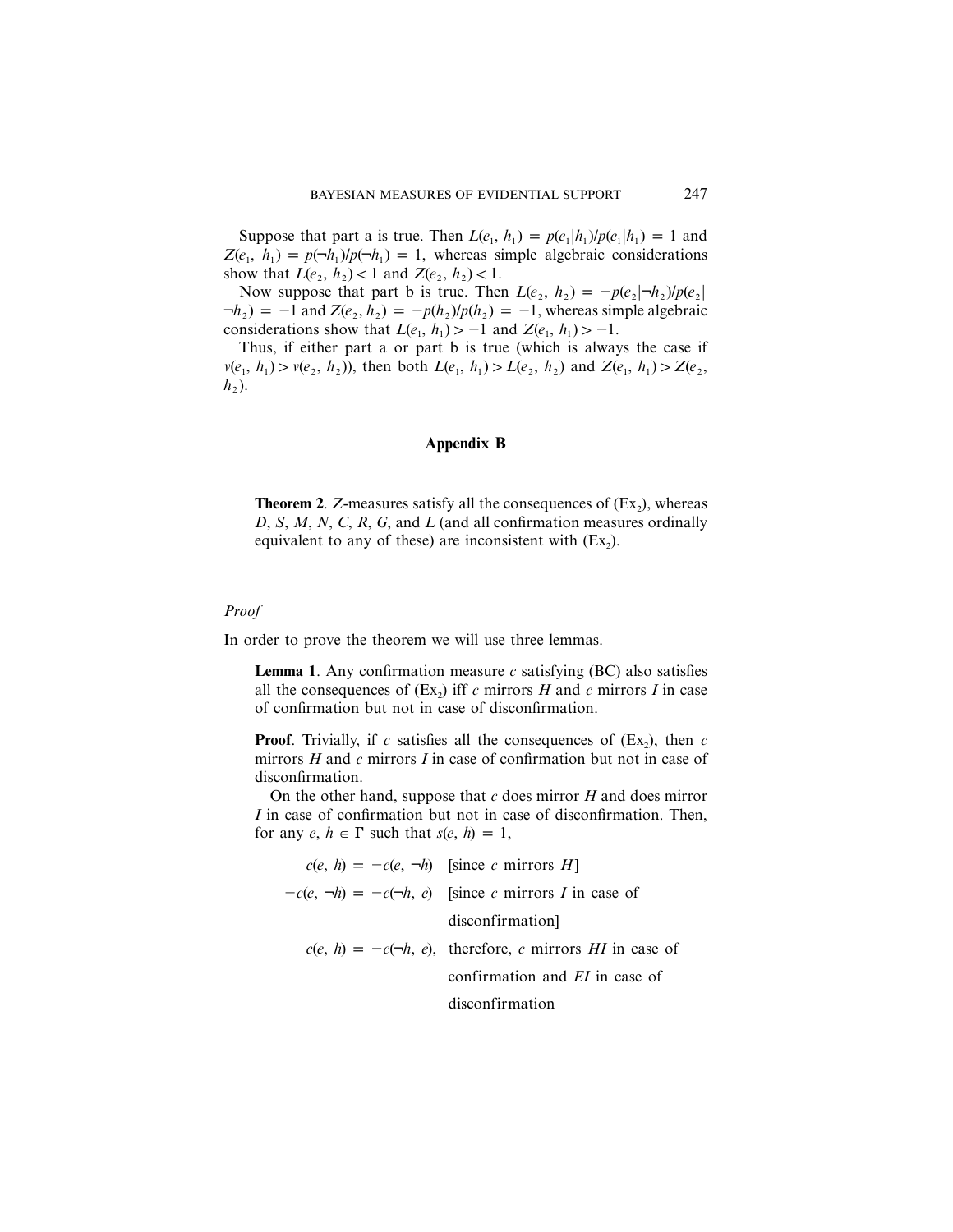| $-c(\neg h, e) = c(\neg h, \neg e)$ | [since c mirrors $H$ ]                                                  |
|-------------------------------------|-------------------------------------------------------------------------|
|                                     | $c(e, h) = c(\neg h, \neg e)$ , therefore, c mirrors <i>EHI</i> in case |
|                                     | of confirmation.                                                        |

Moreover, for some  $e, h \in \Gamma$  such that  $s(e, h) = 1$ ,

| $c(e, h) \neq c(h, e)$                                  | [since $c$ does not mirror $I$                                |
|---------------------------------------------------------|---------------------------------------------------------------|
|                                                         | in case of confirmation.                                      |
|                                                         | $c(h, e) = -c(h, \neg e)$ [since c mirrors H]                 |
|                                                         | $-c(h, \neg e) = -c(\neg e, h)$ [since c mirrors I in case of |
|                                                         | disconfirmation                                               |
| $-c(\neg e, h) = c(\neg e, \neg h)$ [since c mirrors H] |                                                               |
|                                                         | $c(e, h) = -c(e, \neg h)$ [since c mirrors H]                 |
|                                                         |                                                               |

| $c(e, h) \neq -c(h, \neg e)$ , therefore, c does not mirror |
|-------------------------------------------------------------|
| <i>EI</i> in case of confirmation                           |
| and does not mirror <i>HI</i> in                            |
| case of disconfirmation.                                    |

| $c(e, h) \neq -c(\neg e, h)$     | therefore, c does not mirror $E$ ;   |
|----------------------------------|--------------------------------------|
| $c(e, h) \neq c(\neg e, \neg h)$ | therefore, c does not mirror $EH$ .  |
| $c(e, \neg h) \neq c(h, \neg e)$ | therefore, $c$ does not mirror $EHI$ |
|                                  | in case of disconfirmation.          |

**Lemma 2**. *Z* mirrors *H* and *Z* mirrors *I* in case of confirmation but not in case of disconfirmation.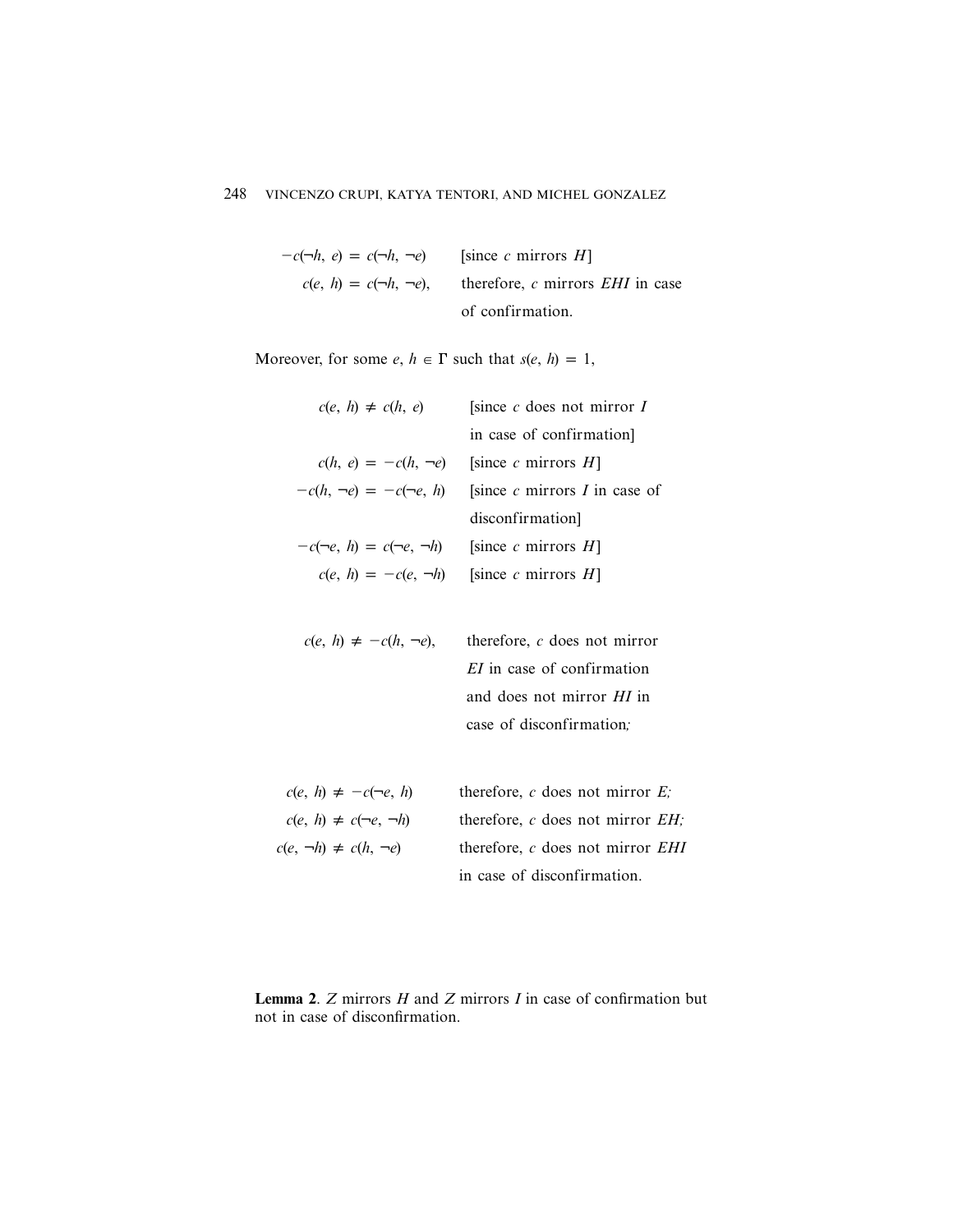**Proof.** *Z* mirrors *H* because, for any  $e, h \in \Gamma$  such that  $s(e, h) = 1$ ,

$$
Z(e, h) = [p(h|e) - p(h)]/p(\neg h)
$$
  
= 
$$
[p(\neg h) - p(\neg h|e)]/p(\neg h)
$$
  
= 
$$
-[p(\neg h|e) - p(\neg h)]/p(\neg h)
$$
  
= 
$$
-Z(e, \neg h).
$$

Moreover, *Z* mirrors *I* in case of disconfirmation because, for any  $e, h \in \Gamma$  such that  $s(e, h) = -1$ ,

$$
Z(e, h) = [p(h|e) - p(h)]/p(h)
$$
  
= [p(h|e)/p(h)] - 1  
= [p(e|h)/p(e)] - 1  
= [p(e|h) - p(e)]/p(e)  
= Z(h, e).

Finally, *Z* does not mirror *I* in case of confirmation because, for any  $e, h \in \Gamma$  such that  $s(e, h) = 1$ , when we posit  $Z(e, h) = Z(h, e)$ , it follows that  $p(h)/p(\neg h) = p(e)/p(\neg e)$  (computations are omitted), which implies that, whenever  $p(h) \neq p(e), Z(e, h) \neq Z(h, e)$ .

**Lemma 3**. If a confirmation measure  $c$  satisfying (BC) is a function *f* of *Z* (i.e.,  $c(e, h) = f[Z(e, h)]$ ) such that *f* is injective and  $f(x) = f(z)$  $-f(-x)$ , then *c* also satisfies all the consequences of (Ex<sub>2</sub>).

**Proof**. If *c* is a function of *Z*, then, by definition,  $Z(e, h) = Z(h, e)$ implies  $c(e, h) = c(h, e)$ . Therefore, since *Z* mirrors *I* in case of disconfirmation (Lemma 2), the same is true of *c*. Moreover, if *c* is an injective function of *Z*, then by definition,  $Z(e, h) \neq Z(h, e)$  implies  $c(e, h) \neq c(h, e)$ . Therefore, since *Z* does not mirror *I* in case of confirmation (Lemma 2), the same is true of *c*. Finally, if  $c(e, h)$  $f[Z(e, h)]$  and  $f(x) = -f(-x)$ , then  $Z(e, h) = -Z(e, \neg h)$  implies  $c(e, h)$  $h$ ) =  $-c(e, \neg h)$ . Therefore, since *Z* mirrors *H* (Lemma 2), the same is true of *c*.

By Lemma 1, it follows that if *c* is a function *f* of *Z* such that *f* is injective and  $f(x) = -f(-x)$ , then *c* satisfies all the consequences of  $(EX<sub>2</sub>)$ .

To prove the theorem, we will now prove that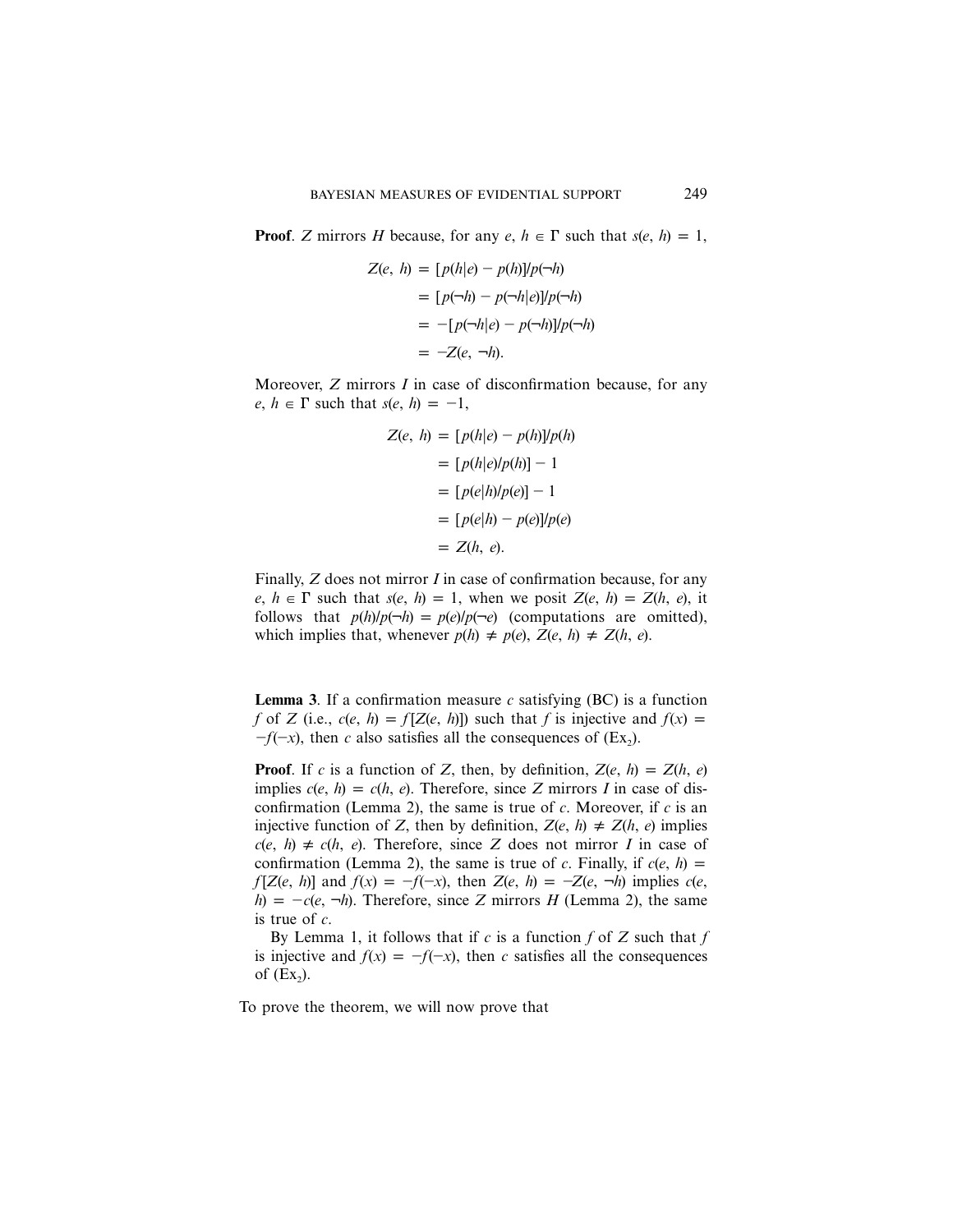- a. any *Z*-measure is an injective function *f* of *Z* such that  $f(x) =$  $-f(-x)$  and therefore, by Lemma 3, satisfies all the consequences of  $(EX<sub>2</sub>)$ ;
- b. *D*, *S*, *M*, *N*, *C*, *R*, *G*, and *L* (and all measures of confirmation ordinally equivalent to any of these) are inconsistent with  $(Ex_2)$ .

*Proof of part a*. The very definition of *Z*-measures shows that they are all functions of *Z*.

Notice that, by principle (BC), for any  $e_1$ ,  $e_2$ ,  $h_1$ ,  $h_2 \in \Gamma$  such that  $s(e_1, h_1) = 1$  and  $s(e_2, h_2) = -1$ ,  $Z(e_1, h_1) \neq Z(e_2, h_2)$  and  $Z_\alpha(e_1, h_1) \neq Z_\alpha(e_2, h_2)$  $Z_{\alpha}(e_2, h_2)$ . Moreover, it immediately follows from the definition of *Z*measures that, for any  $e_1$ ,  $e_2$ ,  $h_1$ ,  $h_2 \in \Gamma$  such that  $s(e_1, h_1) = s(e_2,$  $h_1 = 1$ ,  $Z(e_1, h_1) \neq Z(e_2, h_2)$  implies  $Z_\alpha(e_1, h_1) \neq Z_\alpha(e_2, h_2)$  and that, for any  $e_1, e_2, h_1, h_2 \in \Gamma$  such that  $s(e_1, h_1) = s(e_2, h_2) = -1$ ,  $Z(e_1, h_2) = -1$  $h_1$   $\neq$  *Z*(*e*<sub>2</sub>, *h*<sub>2</sub>) implies  $Z_\alpha(e_1, h_1) \neq Z_\alpha(e_2, h_2)$ . This shows that any *Z*measure is an injective function of *Z*.

Finally, let it be the case that  $Z(e_1, h_1) = x$  and  $Z(e_2, h_2) = -x$ . It is now sufficient to notice that  $[x]^\alpha = |-x|^\alpha = -[-|x|^\alpha]$ . This shows that any *Z*-measure is a function *f* of *Z* such that  $f(x) = -f(-x)$ , and completes the proof of part a.

*Proof of part b*. Consider first *D*, *S*, *M*, *N*, *G*, and *L*. Algebraic tranformations yield that, for any  $e, h \in \Gamma$  such that  $s(e, h) = -1$ ,

| $D(e, h) = Z(e, h) \cdot p(h)$                                          | $D(h, e) = Z(h, e) \cdot p(e)$             |
|-------------------------------------------------------------------------|--------------------------------------------|
| $S(e, h) = Z(e, h) \cdot [p(h)/p(-e)]$                                  | $S(h, e) = Z(h, e) \cdot [p(e)/p(\neg h)]$ |
| $M(e, h) = Z(e, h) \cdot p(e)$                                          | $M(h, e) = Z(h, e) \cdot p(h)$             |
| $N(e, h) = Z(e, h) \cdot [p(e)/p(h)]$                                   | $N(h, e) = Z(h, e) \cdot [p(h)/p(-e)]$     |
| $G(e, h) = Z(e, h) \cdot [p(h)/p(\neg h)]$                              | $G(h, e) = Z(e, h) \cdot [p(e)/p(-e)]$     |
| $L(e, h) = \frac{Z(e, h)}{1 - [p(h) - p(\neg h)] \cdot [1 + Z(e, h)]}$  |                                            |
| $L(e, h) = \frac{Z(h, e)}{1 - [p(e) - p(\neg e)] \cdot [1 + Z(h, e)]}.$ |                                            |

By Lemma 2, for any  $e, h \in \Gamma$  such that  $s(e, h) = -1$ ,  $Z(e, h) = Z(h, h)$ *e*). Then, whenever  $p(h) \neq p(e)$ , each of the above measures (as well as any measure of confirmation ordinally equivalent to any of them) assigns a higher value to either (*e*, *h*) or (*h*, *e*), thus failing to mirror *I* in case of disconfirmation, contrary to  $(Ex<sub>2</sub>)$ .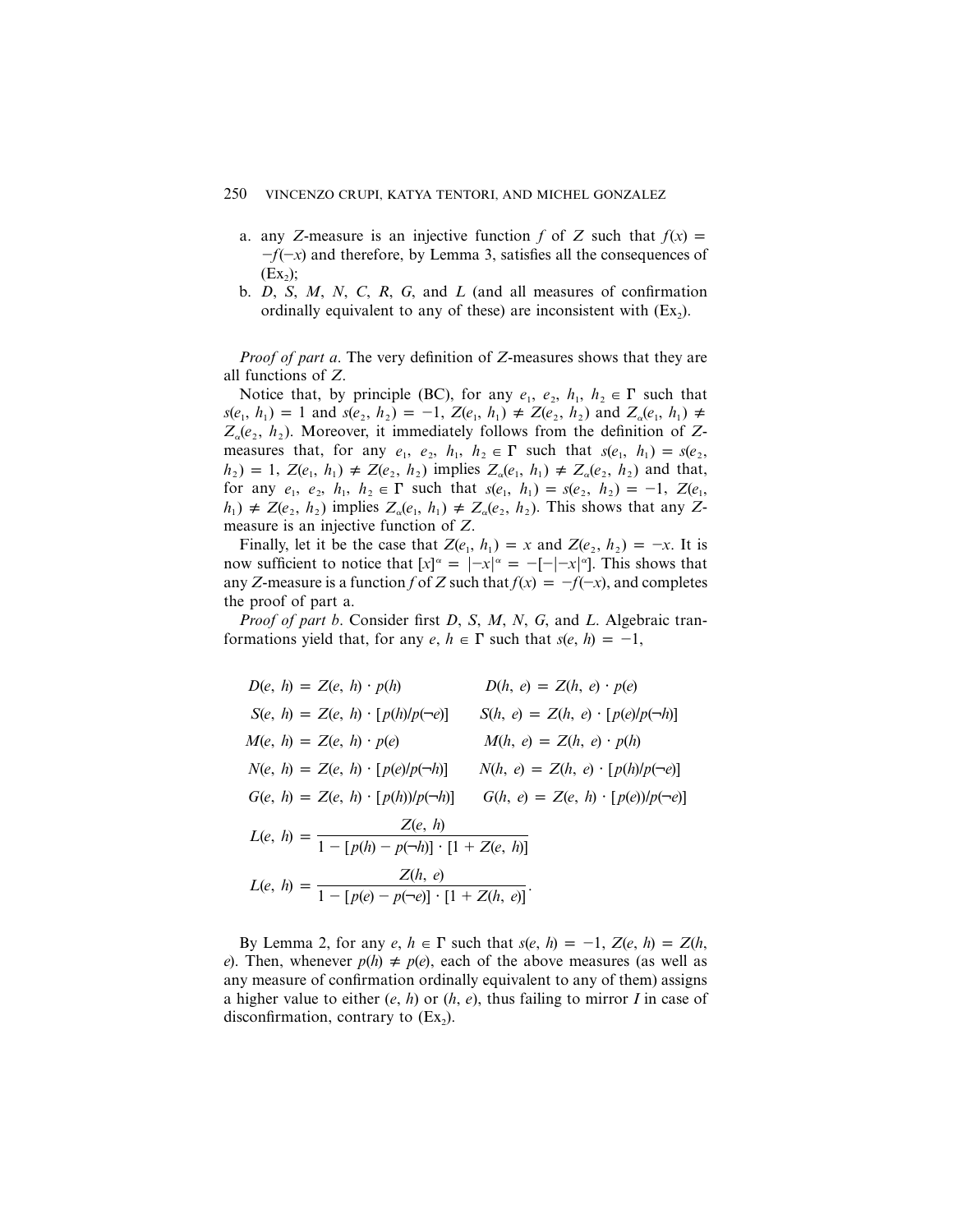Now consider the remaining measures *C* and *R*. For any  $e, h \in \Gamma$  such that  $s(e, h) = 1$ ,

$$
C(e, h) = p(h \& e) - p(h) \cdot p(e) = C(h, e)
$$

and

$$
R(e, h) = [p(h|e)/p(h)] - 1 = [p(e|h)/p(e)] - 1 = R(h, e).
$$

Then, both *C* and *R* (as well as any measure of confirmation ordinally equivalent to any of them) mirror *I* in case of confirmation, contrary to  $(EX<sub>2</sub>)$ .

This completes the proof of part b and of the theorem.

#### **REFERENCES**

Carnap, R. ([1950] 1962), *Logical Foundations of Probability*. Chicago: University of Chicago Press.

Christensen, D. (1999), "Measuring Confirmation," *Journal of Philosophy* 96: 437–461.

Eells, E., and B. Fitelson (2002), "Symmetries and Asymmetries in Evidential Support," *Philosophical Studies* 107: 129–142.

Festa, R. (1999), "Bayesian Confirmation," in M. Galavotti and A. Pagnini (eds.), *Experience, Reality, and Scientific Explanation*. Dordrecht: Kluwer, 55–87.

Finch, H. A. (1960), "Confirming Power of Observations Metricized for Decisions among Hypotheses," *Philosophy of Science* 27: 293–307, 391–404.

Fitelson, B. (1999), "The Plurality of Bayesian Measures of Confirmation and the Problem of Measure Sensitivity," *Philosophy of Science* 66: S362–S378.

(2001), *Studies in Bayesian Confirmation Theory*. PhD dissertation, University of Wisconsin, Madison.

——— (2006), "Logical Foundations of Evidential Support," *Philosophy of Science* 73: 500– 512.

——— (2007), "Likelihoodism, Bayesianism, and Relational Confirmation," *Synthese* 156: 473–489.

Gaifman, H. (1979), "Subjective Probability, Natural Predicates and Hempel's Ravens," *Erkenntnis* 21: 105–147.

Girotto, V., and M. Gonzalez (2001), "Solving Probabilistic and Statistical Problems: A Matter of Question Form and Information Structure," *Cognition* 78: 247–276.

Good, I. J. (1950), *Probability and the Weighing of Evidence*. London: Griffin. Hawthorne, J., and B. Fitelson (2004), "Re-solving Irrelevant Conjunction with Probabilistic

Independence," *Philosophy of Science* 71: 505–514.

Horwich, P. (1982), *Probability and Evidence*. Cambridge: Cambridge University Press.

Joyce, J. (2004), "Bayes's Theorem," in E. N. Zalta (ed.), *The Stanford Encyclopedia of Philosophy*. Stanford, CA: Stanford University Press. http://plato.stanford.edu/archives/ sum2004/entries/bayes-theorem/.

Kahneman, D., P. Slovic, and A. Tversky, eds. (1982), *Judgment under Uncertainty: Heuristics and Biases*. New York: Cambridge University Press.

Keynes, J. (1921), *A Treatise on Probability*. London: Macmillan.

Kuipers, T. (2000), *From Instrumentalism to Constructive Realism*. Dordrecht: Reidel.

Marr, D. (1982), *Vision: A Computational Approach*. San Francisco: Freeman.

Mortimer, H. (1988), *The Logic of Induction*. Paramus, NJ: Prentice Hall.

Nozick, R. (1981), *Philosophical Explanations*. Oxford: Clarendon.

Osherson, D. N., E. E. Smith, O. Wilkie, A. Lopez, and E. Shafir (1990), "Category-Based Induction," *Psychological Review* 97: 185–200.

Kemeny, J., and P. Oppenheim (1952), "Degrees of Factual Support," *Philosophy of Science* 19: 307–324.